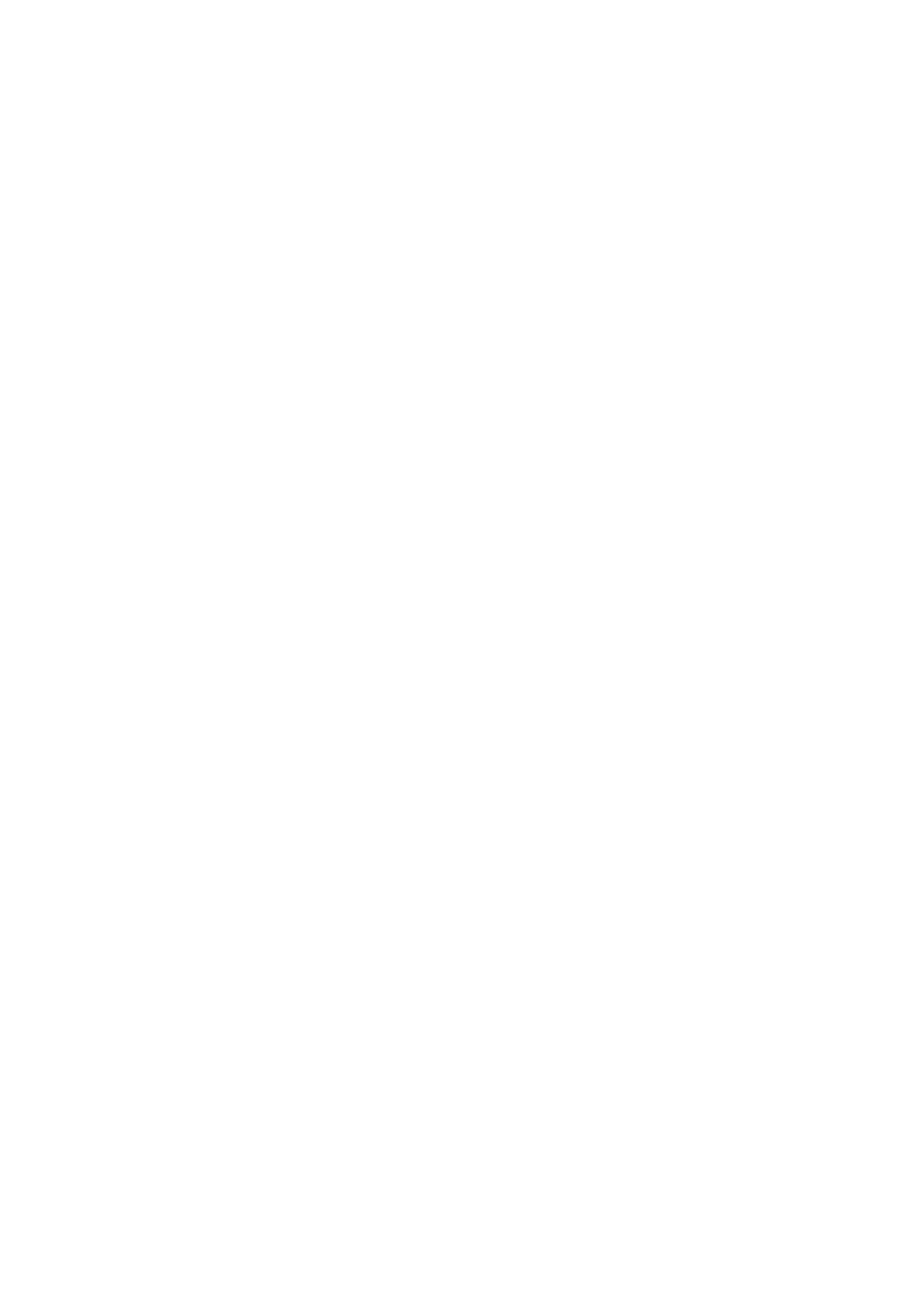# Philosophy of Mind:

# *Contemporary Perspectives*

Edited by

Manuel Curado and Steven S. Gouveia

Cambridge **Scholars** Publishing

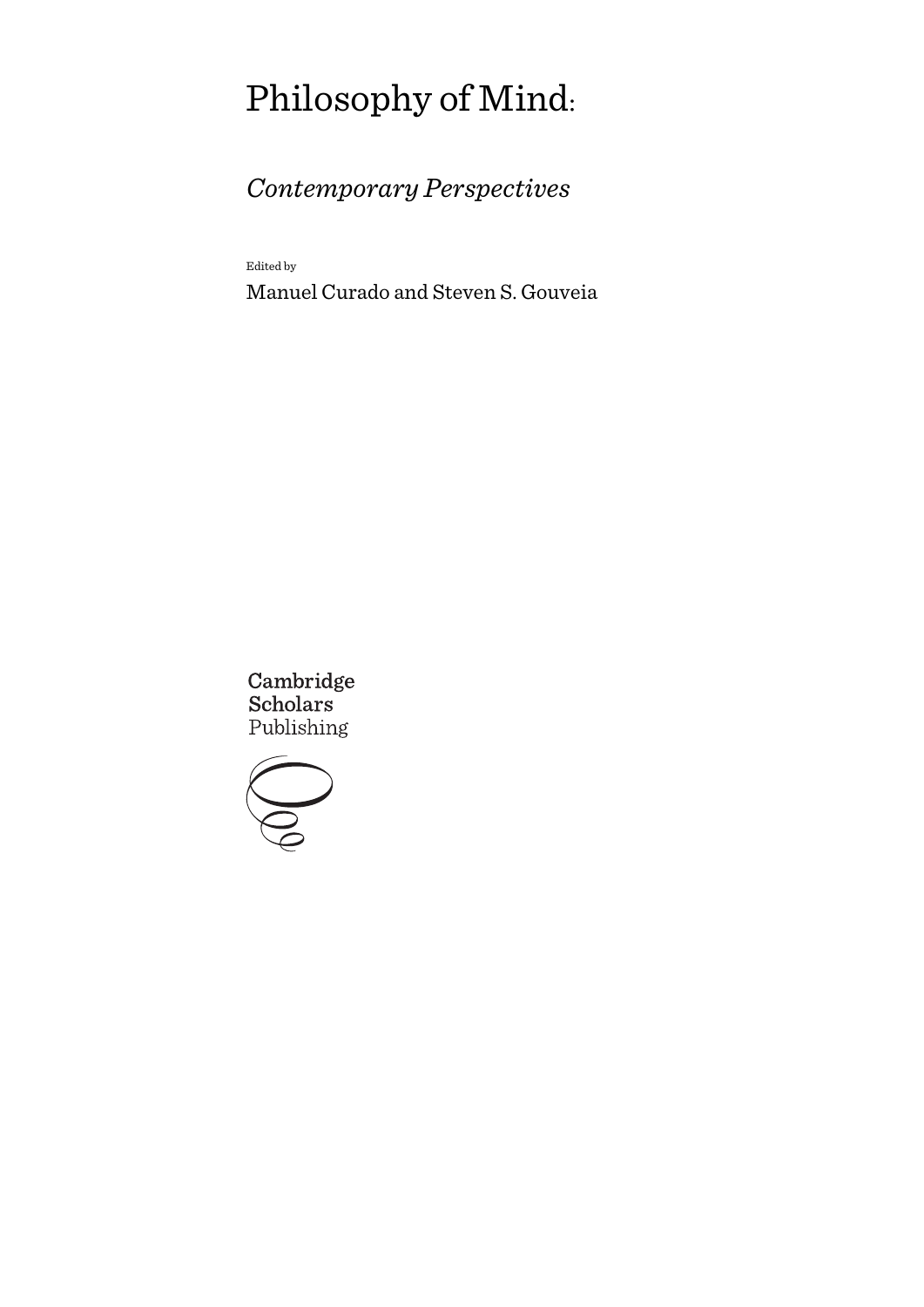Philosophy of Mind: Contemporary Perspectives

Edited by Manuel Curado and Steven S. Gouveia

This book first published 2017

Cambridge Scholars Publishing

Lady Stephenson Library, Newcastle upon Tyne, NE6 2PA, UK

British Library Cataloguing in Publication Data A catalogue record for this book is available from the British Library

Copyright © 2017 by Manuel Curado, Steven S. Gouveia and contributors

All rights for this book reserved. No part of this book may be reproduced, stored in a retrieval system, or transmitted, in any form or by any means, electronic, mechanical, photocopying, recording or otherwise, without the prior permission of the copyright owner.

ISBN (10): 1-5275-0000-4 ISBN (13): 978-1-5275-0000-6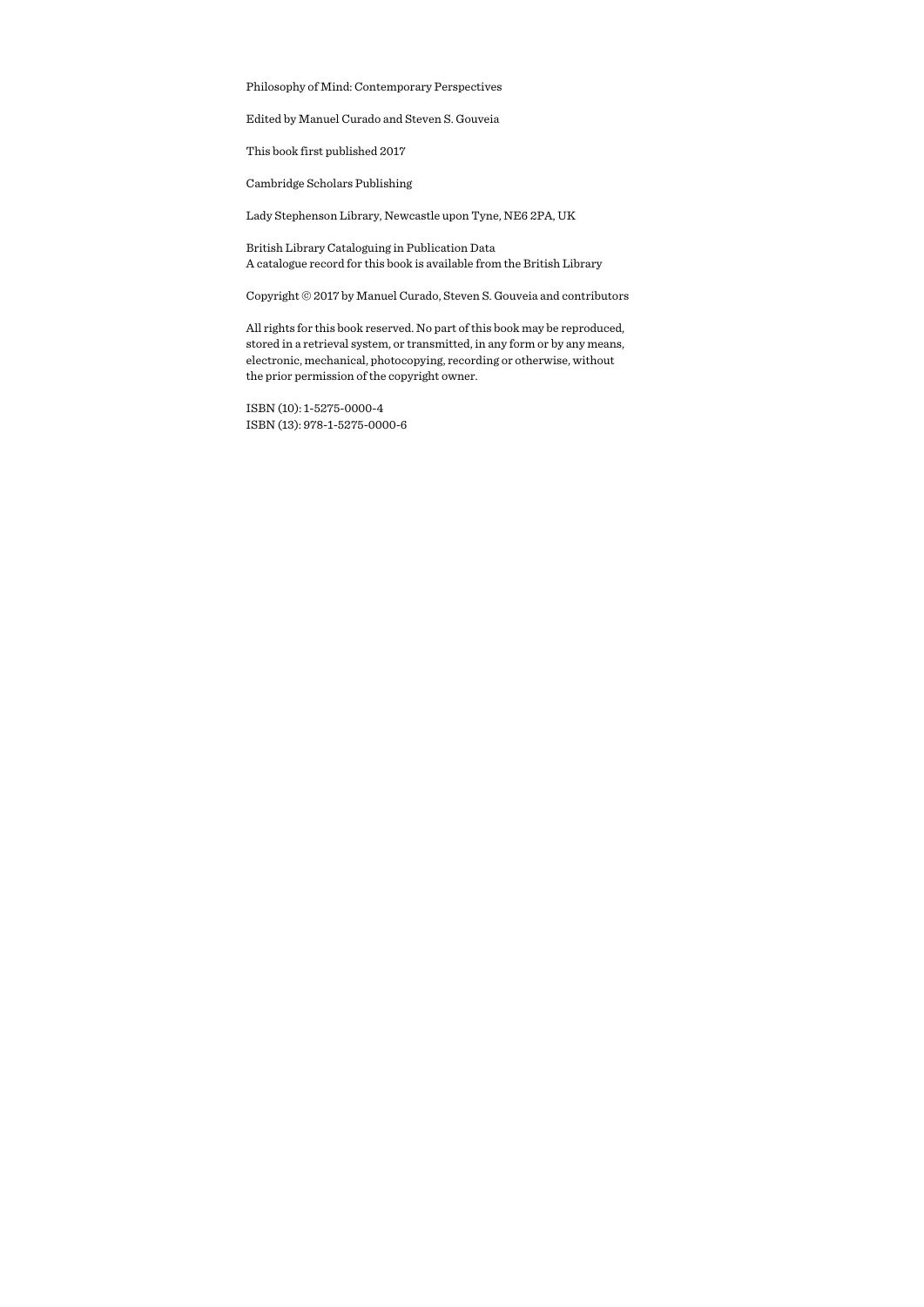# TABLE OF CONTENTS

| Part I: The Self in Contemporary Philosophy of Mind                                                                                           |  |  |
|-----------------------------------------------------------------------------------------------------------------------------------------------|--|--|
| 'Where and I, or What?': Two Ways of Being Unable to Go Wrong<br>when Encountering Oneself (and what we can learn from them)<br>Sofia Miguens |  |  |
| Empirical Perspectives from the Self-Model Theory of Subjectivity:<br>A Brief Summary with Examples<br><b>Thomas Metzinger</b>                |  |  |
| Self-consciousness and First-person Perspective<br>Luca Forgione                                                                              |  |  |
| Part II: Odors, Colors and Vision                                                                                                             |  |  |
| Enactivism's Last Breaths<br>Benjamin D. Young                                                                                                |  |  |
| The Ontology of Some Afterimages<br><b>Bryan Frances</b>                                                                                      |  |  |
| 145<br>Vision and Causal Understanding: Philosophical and Psychological<br>Perspectives<br>William Child                                      |  |  |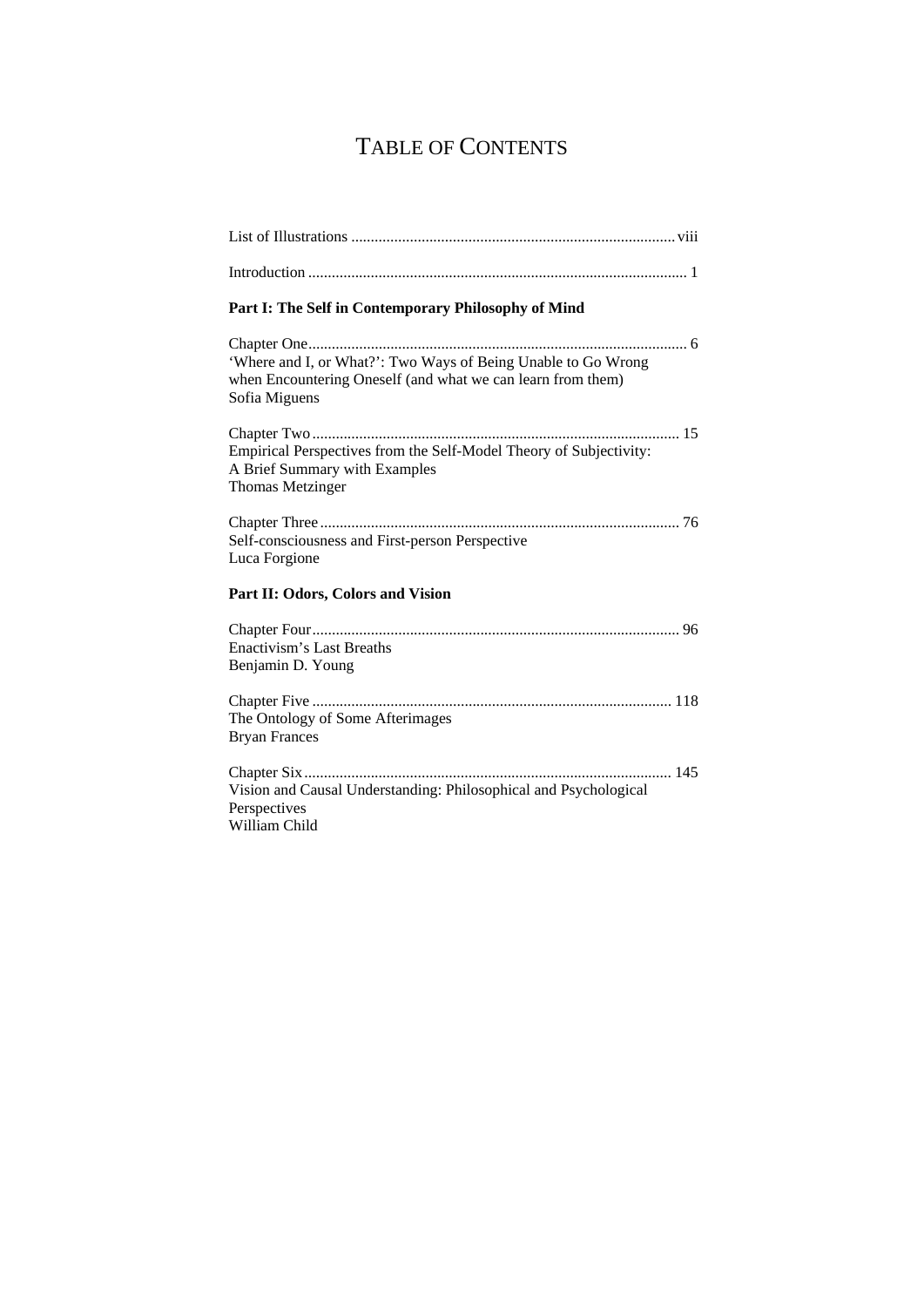#### vi Table of Contents

| Template Identification in the Computational Models of Selective Visual<br>Attention                                       |     |
|----------------------------------------------------------------------------------------------------------------------------|-----|
| Keyvan Yahya                                                                                                               |     |
| Part III: Artificial Intelligence: Future, Ethics and Costs                                                                |     |
| The Problem of Consciousness on the Mind Uploading Hypothesis<br>Diana Neiva and Steven S. Gouveia                         |     |
| Godseed: Benevolent or Malevolent?<br>Eray Özkural                                                                         |     |
| The Cost of Artifical Intelligence<br><b>Matt Mahoney</b>                                                                  |     |
| Part IV: Neuroscience and Philosophy of Mind                                                                               |     |
| Hypotheses about the Integration of Cortical Activity: Psychological<br>and Physiological 'Binding'<br>Alfredo Pereira Jr. |     |
| The Myth of Neurocartography<br>João de Fernandes Teixeira                                                                 |     |
| Scientific Dreams and Focus Fictions on Consciousness<br>Judite Zamith-Cruz and André Zamith Cardoso                       |     |
| Part V: Philosophy of Mind: History, Influences and Concepts                                                               |     |
| $C1$ and an $\Gamma$ accuracy                                                                                              | 211 |

Chapter Fourteen ..................................................................................... 314 Privileged Access to Conscious Experience and the Transparency Thesis Klaus Gärtner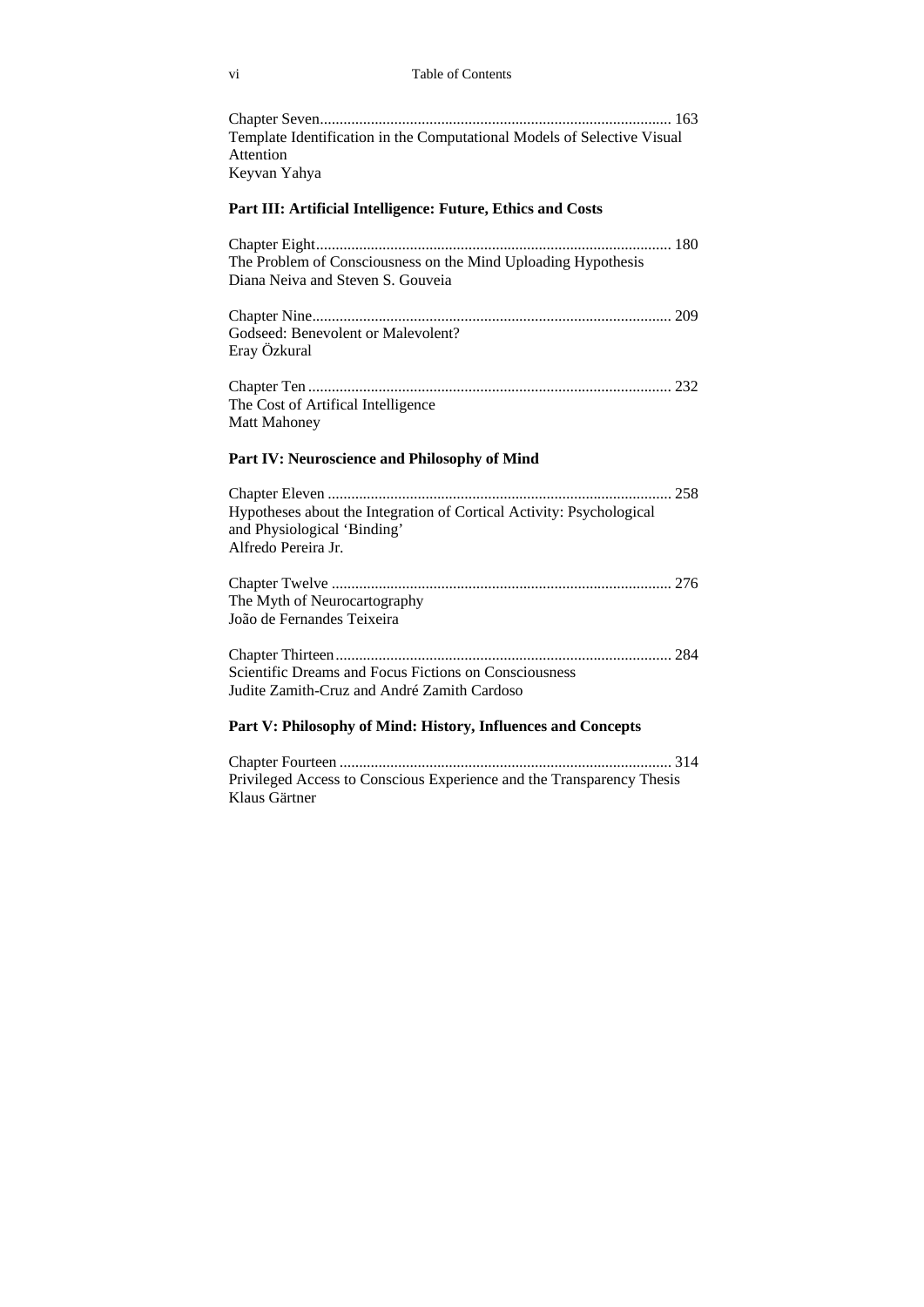| Philosophy of Mind: Contemporary Perspectives                                                                           | vii |
|-------------------------------------------------------------------------------------------------------------------------|-----|
| Approaching Descartes' Dualism: Reductionism of His Theory<br>of Knowledge<br>Aleksandar Risteski                       |     |
| How Human Beings Work<br>Jaime Milheiro                                                                                 |     |
| The Human Being and the Ancient Philosophies of India<br>José Antunes                                                   |     |
| The Future Automation of the Brain: A Nineteenth-Century Polemic<br>on the Perfection of Consciousness<br>Manuel Curado |     |
|                                                                                                                         |     |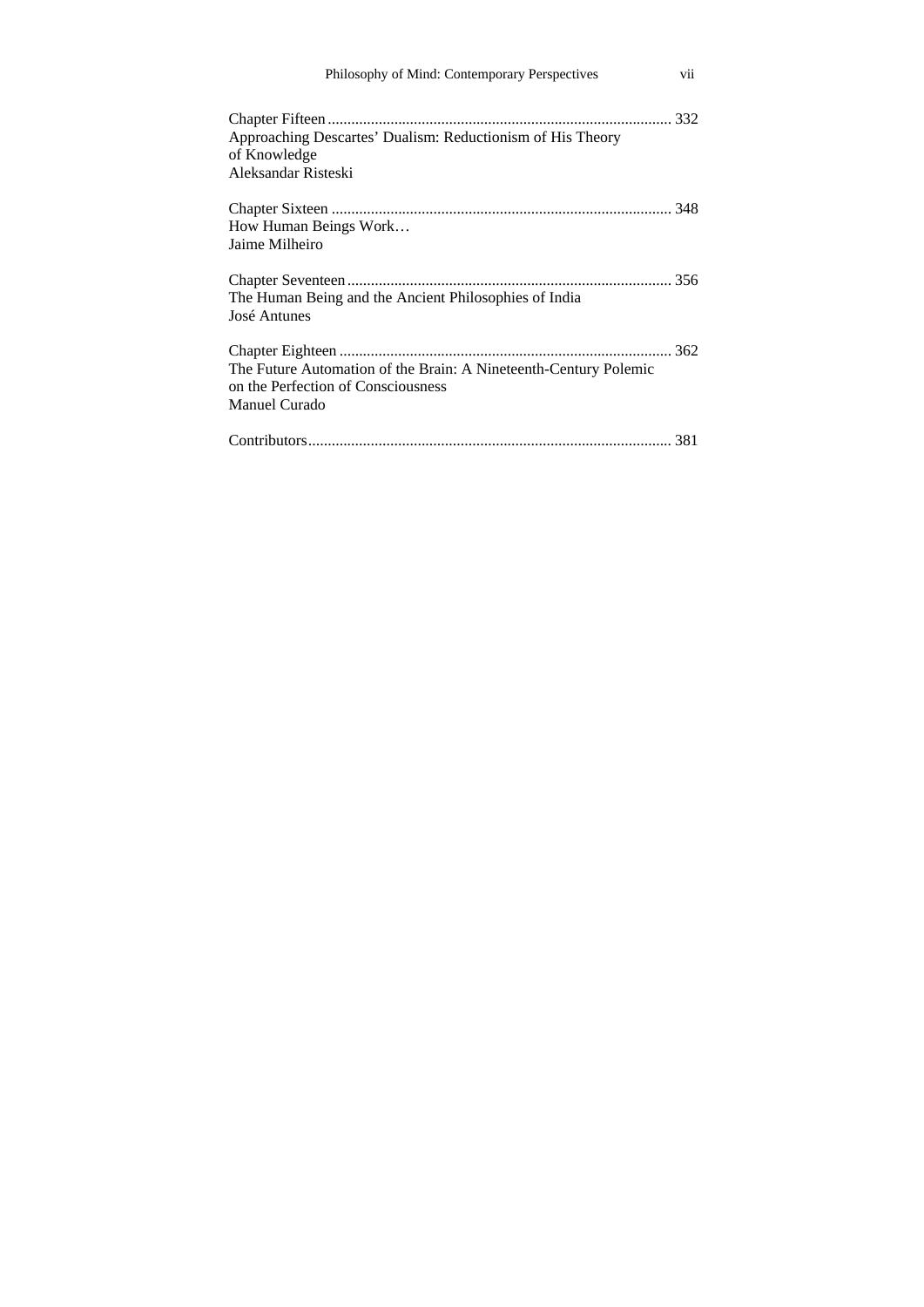### LIST OF ILLUSTRATIONS

- **Fig. 2-1.** Mirror-induced synesthesia. Making part of a hallucinated self available for conscious action control by installing a virtual source of visual feedback. (picture courtesy of Vilayanur Ramachandran).
- **Fig. 2-2.** *Evidence for an innate component of the PSM?* Phantom limbs (shaded areas) in a subject with limb amelia. The numbers are vividness ratings for the felt presence of different phantom body parts on a 7-point scale, from 0 (no awareness) to 6 (most vivid impression). (picture courtesy of Peter Brugger, Zürich).
- **Fig. 2-3.** Starfish, a four-legged physical robot that walks by using an explicit internal self-model that it has autonomously developed and that it continuously optimizes. If it loses a limb, it can adapt its internal self-model. (photograph by Josh Bongard).
- **Fig. 2-4.** (a and b) Self-model synthesis. The robot physically performs an action (a). Initially, this action is random; later, it is the best action found in (c). The robot then generates several self-models to match sensor data collected while performing previous actions (b). It does not know which model is correct. (c) Exploratory action synthesis. The robot generates several possible actions that disambiguate competing self-models. (d) Target behavior synthesis. After several cycles of (a)– (c), the best current model is used to generate locomotion sequences through optimization. The best locomotion sequence is executed by the physical device (e).
- **Fig. 2-5.** *The rubber-hand illusion*. A healthy subject experiences an artificial limb as part of her own body. The subject observes a facsimile of a human hand while one of her own hands is concealed (grey square). Both the artificial rubber hand and the invisible hand are then stroked repeatedly and synchronously with a probe. The bright and dark areas indicate the respective tactile and visual receptive fields for neurons in the premotor cortex. The illustration on the right shows the subject's illusion as the felt strokes are brought into alignment with the seen strokes of the probe (the darker areas are those of heightened activity in the brain; the phenomenally experienced, illusory position of the arm is indicated by the bright outline). The respective activation of neurons in the premotor cortex is demonstrated by experimental data. (figure by Litwak Illustrations Studio, 2004).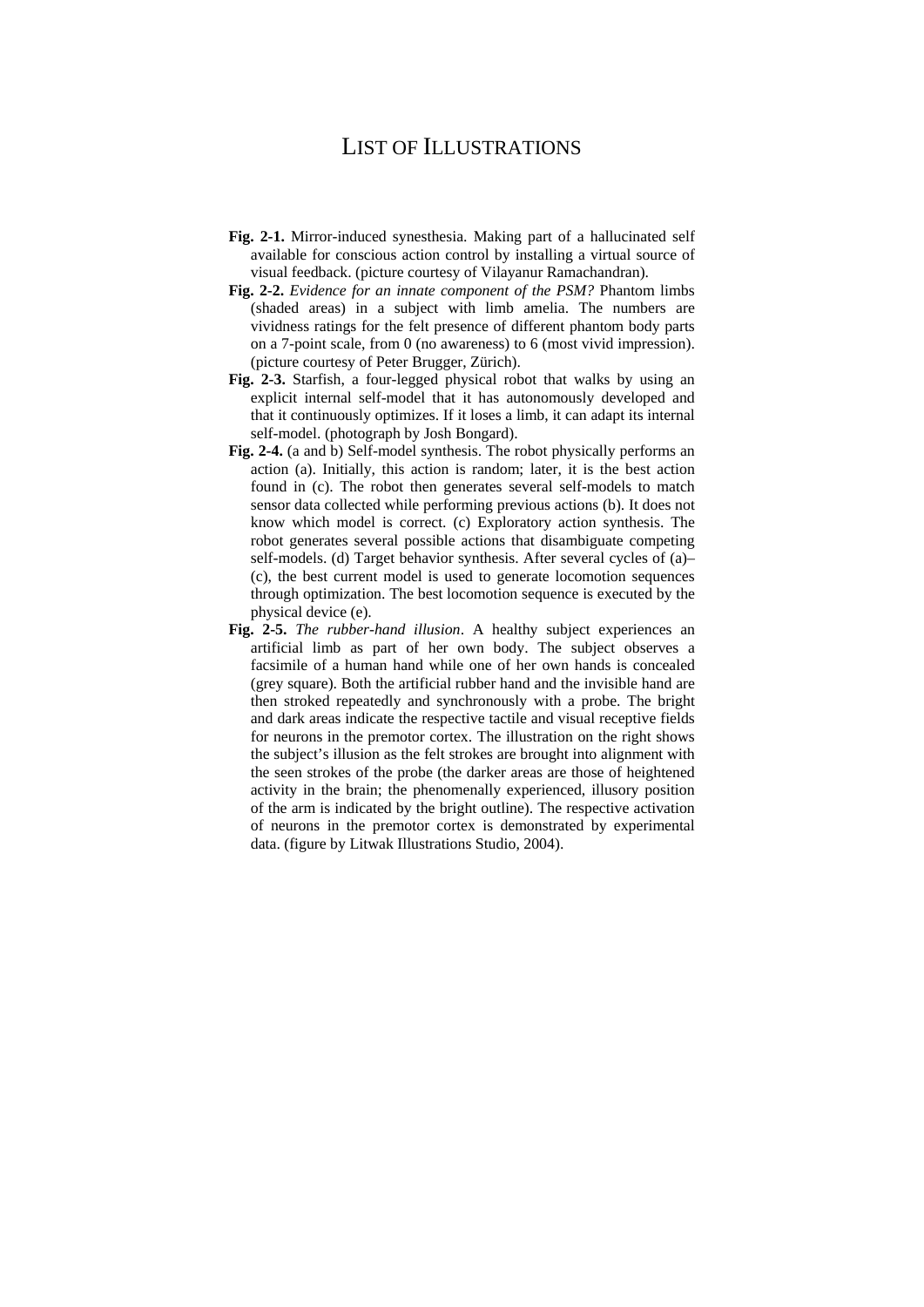- **Fig. 2-6a**. Kinematics of the PSM during an OBE-onset: the classical Muldoon-scheme. From Muldoon S. and Carrington, H. (1929). The Projection of the Astral Body. Rider & Co., London.
- **Fig. 2-6b**. Kinematics of the phenomenal body-image during OBE onset. An alternative, but equally characteristic motion pattern, as described by Swiss biochemist Ernst Waelti (1983).
- **Fig. 2-7.** *The creation of a full-body variant of the Rubber-Hand illusion*. (A) Participant (in dark trousers) looking through a HMD (a *headmounted display* is a head mounted visual output device, which projects the images generated by a computer onto a nearby screen, or even directly onto the retina), sees his own virtual body (lighter trousers) in 3D, standing two meters in front of him and being stroked synchronously or asynchronously in the participant's back. In other conditions the participant sees either (B) a virtual fake body (namely the back of a mannequin, bright trousers) or (C) a virtual non-corporeal object being stroked synchronously or asynchronously in the back. Dark colours indicate the actual location of the physical body/object, whereas light colours represent the virtual body/object seen on the HMD. (illustration by M. Boyer).
- **Fig. 2-8.** Direct action with the PSM through *robotic re-embodiment*: the aim of the experiment was to enable a subject in Israel to control a robot in France over the internet through "direct mind control". A video demonstration can be found at http://www.youtube.com/ user/TheAVL2011. (image courtesy of Doron Friedman). See further in Metzinger [2014] [footnote 2], pp. 339ff.
- **Fig. 2-9.** One subject is in a NMRI (nuclear magnetic resonance imaging) scanner at the Weizmann Institute in Israel. Using data glasses, he sees an avatar who is also in the scanner. The aim is to create the illusion in the subject that he is embodied in this avatar. The motor intentions of the subject are then translated into commands that enable the avatar to move. After a training stage, the subjects at that location were able to control "directly with their minds" a distant robot in France via the Internet, where they could see the environment in France via the robot's eye camera. (image courtesy of Doron Friedman). See also Cohen 2012.

#### **Fig. 5-1.**

#### **Fig. 5-2.**

**Fig. 7.1.** Structural scheme of cognitive-neural collaboration in template identification, illustrating how high level cognitive processes can cooperate with their low level neural peers.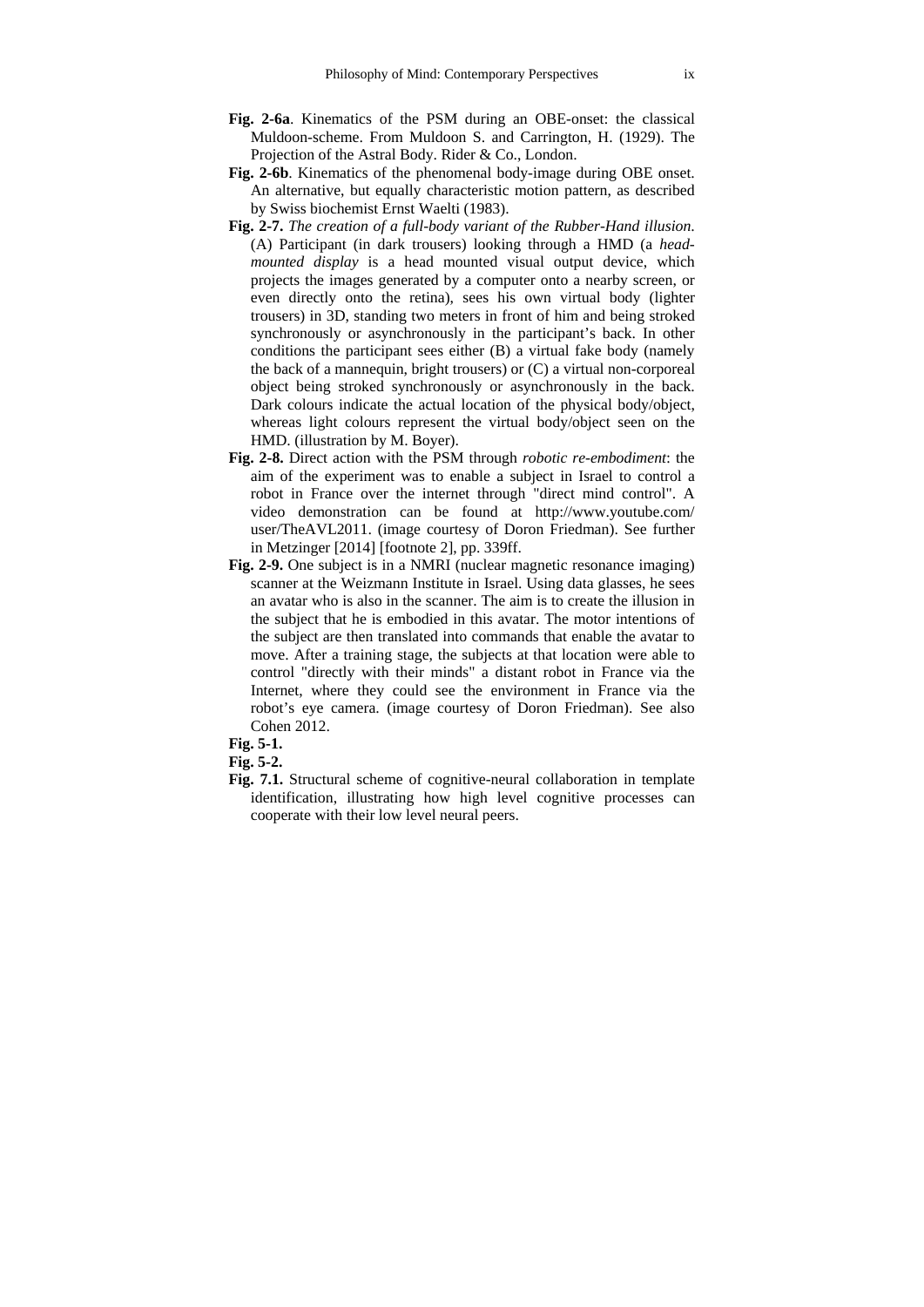- **Fig. 7.2.** Bottom-up vs. top-down. Left: the green T seems to be the first object that quickly draws your attention. This is an example of bottomup processing, in which your attention is captured by salient sensory information. Right: the second letters of both of the words are cut in half and so look like a same thing like two ladders of same size and shape, but top down processing allows us to read the statement and recognize the disfigured words. Adapted from Medeiros et al., 2010.
- **Fig. 7.3.** A general architecture of a bottom-up model in which information coming into the higher level and a sigmoid function like WTA (winner take all, a neural function which detects the maximum value of what is concerned like saliency) has them summed up to terminate finally into the focus of attention.
- **Fig. 8-1.** natural heart
- **Fig. 8-2.** artificial heart
- **Fig. 8-3.** representation of the Chinese Room
- **Fig. 8-4.** critic of the Chinese Room
- **Fig. 8-5.** artificial ontogeny I
- **Fig. 8-6.** artificial ontogeny II
- **Table 10-1. c**ost estimates of four approaches to AI
- **Fig. 13-1.** Scheme of the flux of emotional information in the brain. The entry of external signals passes through the thalamus and can follow two paths: one through the amygdala or another through the cortex (conscious mind). The *shortcut of LeDoux* represents the shorter path through the amygdala, thus emotional unconscious reactions are faster than conscious ones.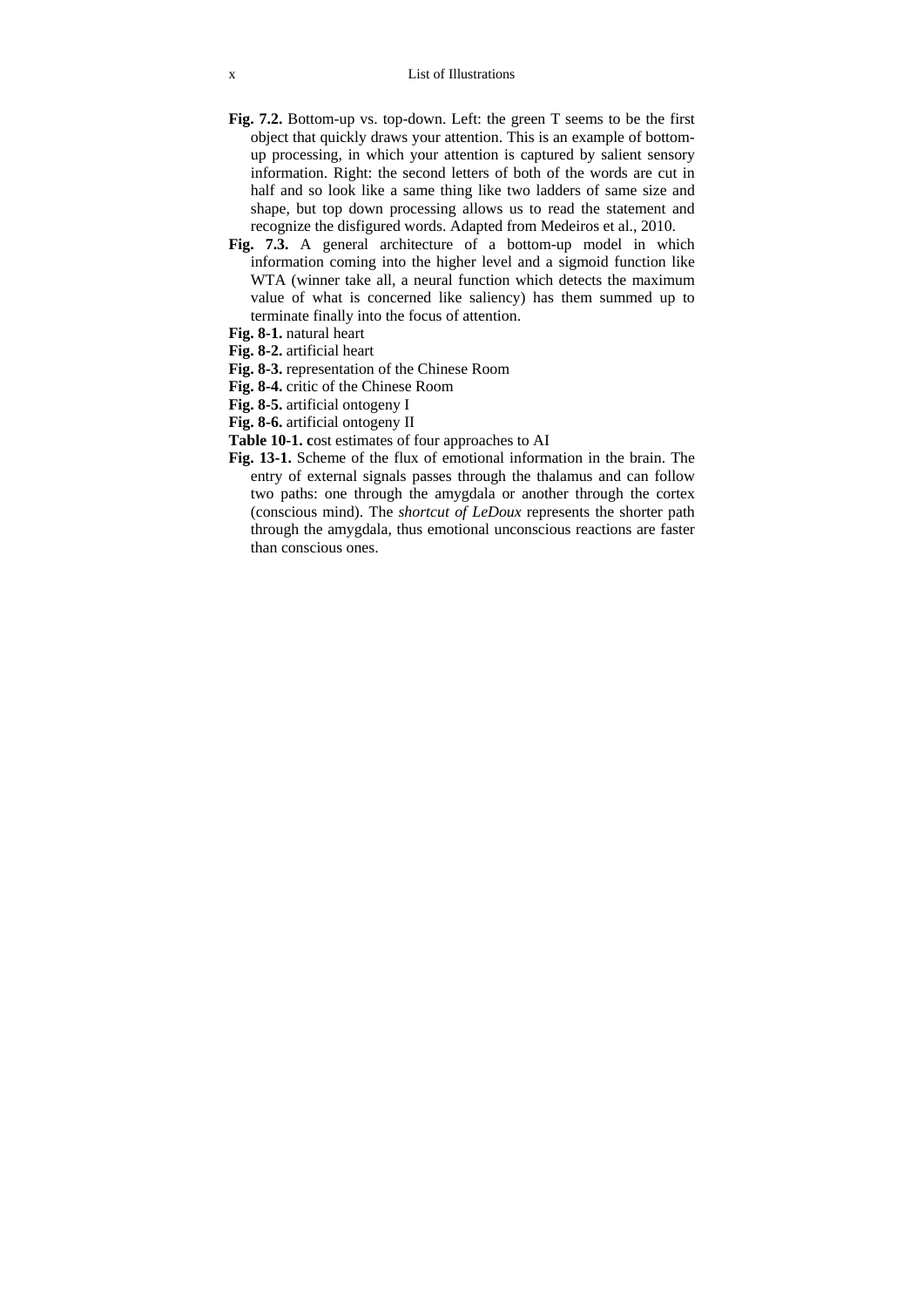### **INTRODUCTION**

The recent surge of interest in Philosophy of Mind has seen the emergence of a multidisciplinary field as a legitimate academic discipline. The acceptance of scientific knowledge as instrumental in solving philosophical problems is one of the key features of this revitalized area of study. This book is a proof of this idea – here you will find several overlaps between philosophy and other areas of knowledge, such as cognitive neuroscience, artificial intelligence or psychology, which can lead to some encouraging advance in several problems of the area.

This collective book seeks to piece articles addressing contemporary Philosophy of Mind's broadly considered issues and problems together. The project started to be conceived within the context of the conferences presented at an international symposium on Philosophy of Mind at the University of Minho (Portugal), and made its way by opening up to the international community through a call for papers, by which some excellent works were received and considered by the organization. It assembles graduate students, junior researchers and senior scholars with an outstanding reputation.

The book will certainly have enough material for researchers in the field (and related areas, such as cognitive science and artificial intelligence) but may also be useful for students of any course of study or degree. It can be used as a guide to some courses at various levels, from BA to MAs and PhD courses of various fields, as well.

The volume is structured as follows: part I will be focusing on one of the most important concepts of this area, the "self"; part II, on sensory perception – particularly odours, colours and vision; part III raises some questions about the future, the ethics and the costs of artificial intelligence; part IV aims to demonstrate how philosophy of mind can benefit from cognitive neuroscience; and part V will consider several historical influences and concepts of the discipline.

\*\*\*

Part I opens with a paper by Sofia Miguens (University of Porto) with the humean question "Where Am I, or what?" and several difficulties that arise when one tries to answer it. The main concern has to do with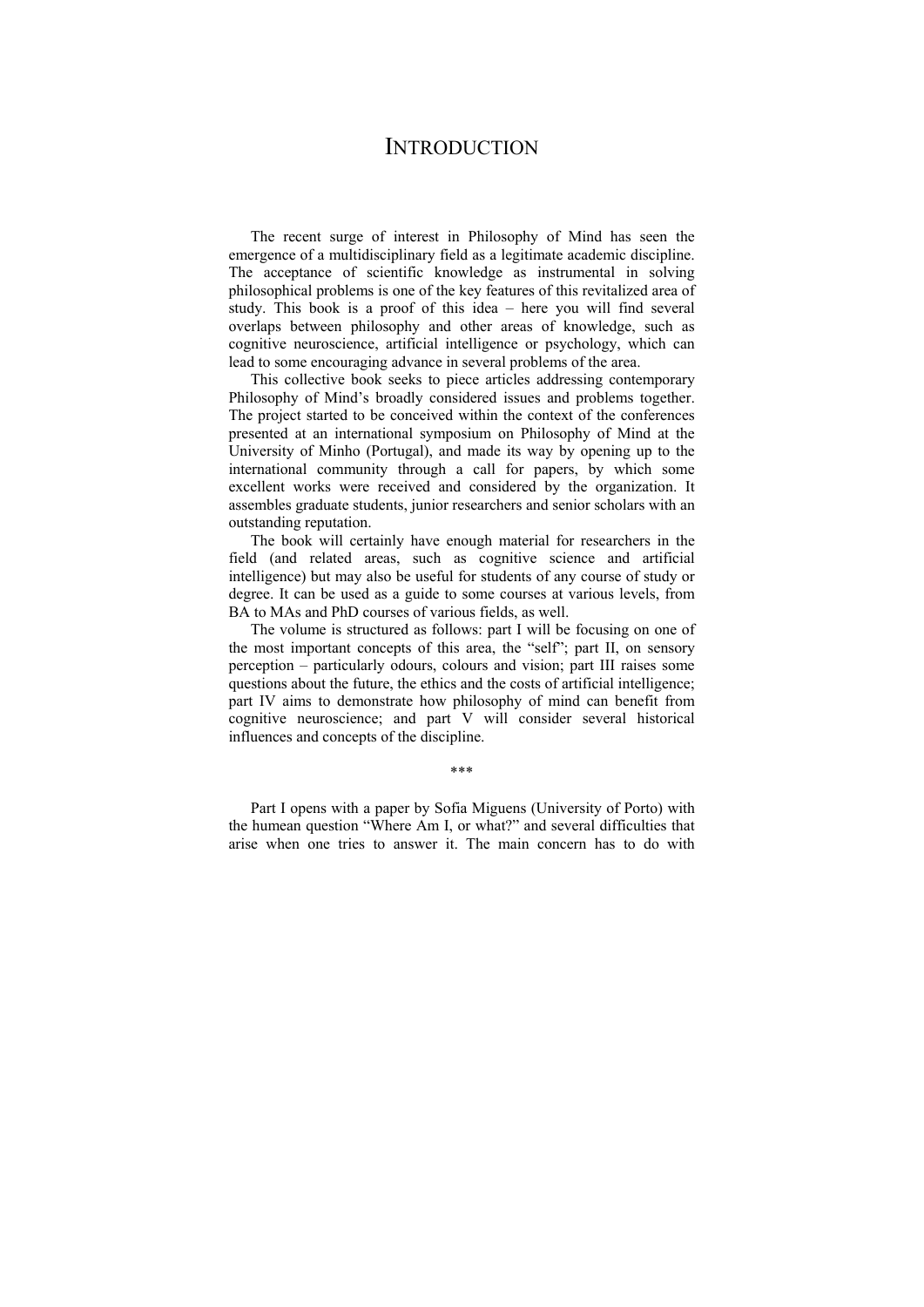#### 2 Introduction

numerous examples that show a lack of authority in self-identification. In this case, the author will consider if there is "any way one is simply unable to go wrong when encountering oneself" and will try to answer it focusing on two points of view: the language-based account of the subjective as first-person authority by Donald Davidson, and the phenomenological account of immunity to error through misidentification in proprioception by Shaun Gallagher. The main goal is to try to answer Hume's question without "looking inside oneself for a 'self".

The next article, by Thomas Metzinger (Johannes Gutenberg-Universität Mainz), will be centred around empirical perspectives of the self-model theory of subjectivity, presenting several examples of it. The author uses a series of empirical examples from various disciplines – a perfect illustration of the multidisciplinarity of contemporary Philosophy of Mind – to demonstrate the explanatory power and main ideas of the Self-Model Theory.

Finally, to close Part I, Luca Forgione (University of Basilicata) will concentrate on the problem of the knowledge of one's mental states revolving around the involvement of the self-conscious subjective dimension. The author will conclude that the basic capacity for selfconsciousness relies on the possibility to produce I-thoughts, which, therefore, can be said to employ indexical self-reference and be immune to error through misidentification relative to the concept "I".

Part II opens with an article by Benjamin Young (University of Nevada) that will try to demonstrate that the theoretical framework of Enactivism cannot account for olfactory perception. The main argument will show that the motoric component of olfaction – one of the central ideas of Enactivism – is not a necessary condition for perceiving smells, undermining the main intuition of the theory.

Next we will have an article by Bryan Frances (Lingnan University) discussing the difficulty of having a true ontology (physicalist or other) of the afterimages – the concept that refers to a visual experience that appears in one's vision after the exposure of the original image disappears. The author will then discuss four hypotheses: afterimages don't exist; they exist as an external physical thing; they exist as an internal physical thing; or they exist as a non-physical thing. It will be shown that there is a big difficulty to accommodate this phenomenon in a plausible ontology.

The following article by William Child (University of Oxford) will consider the causal theory of vision from philosophical and psychological perspectives. The first step is to consider the common idea that perceptual experience causally explained is based on a naïve, pre-theoretical thesis on vision rather than a scientific based explanation. The author's two main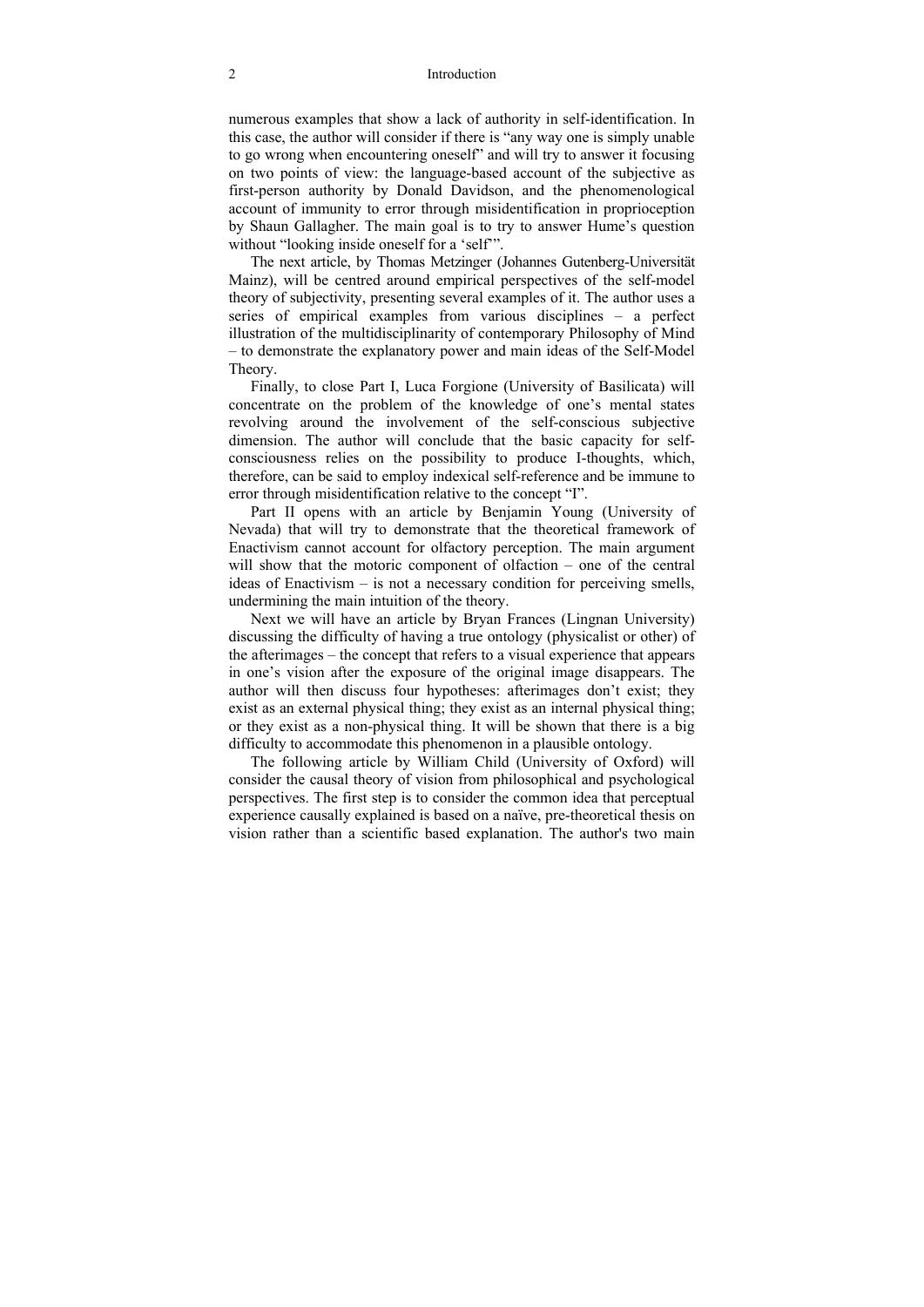goals are to consider the objection that the causal thesis cannot be part of the folk concept of vision and then, based on experimental work, discuss the causal theory of vision in the light of psychological work on causal understanding.

Lastly, Part II will end with an article by Keyvan Yahya (Chemnitz University of Technology) that will address how the influence of computational modelling of selective attention has been causing progress on the functional task of visual template identification.

Part III will start with an article by Steven S. Gouveia (University of Minho) and Diana Neiva (University of Porto) dealing with a new issue that may guide the future of Artificial Intelligence. The problem of the Mind-uploading has been debated in various disciplines and seems to raise old issues in the Philosophy of Mind: what is the nature of consciousness? Can Artificial Intelligence create artificial minds? It will also be discussing the various theories and their answers to the problem, proposing an alternative that seeks to break with a traditional conception of AI.

Next, Eray Özkural (Bilkent University) will discuss one of the most important issues of today's world: the ethics of (the future of) Artificial Intelligence. It will be shown that the idea of an existential risk to mankind is a scientifically implausibility, concluding with the suggestion that a beneficial AI agent with intelligence beyond human-level is possible and it will benefit the human society.

Finally, Matt Mahoney (Florida Institute of Technology) will present a relevant issue raised by Artificial Intelligence research: how much does it cost to have an automating human labor worldwide? The author will try to answer the question taking into account the detailed costs of hardware and software. Finally, some questions concerning the ethics of an expensive AI will also be raised.

Part IV follows, starting with an article by Alfredo Pereira Jr. (São Paulo State University) that will discuss several hypotheses on cortical integration and possible links between cortical processes and perceptual integration – the so called "binding problem". The author will propose an analogic model that combines subcortical control of cortical activity with mechanisms intrinsic to the cortical tissue.

Following, João de Fernandes Teixeira (Federal University of São Carlos) will examine the rise of the Cognitive Neuroscience and how this new science seeks to replace several academic disciplines (Psychology and Philosophy) for a brain-based approach that will solve all the problems. The influence of the Neurocartography (the new version of a brain-based phrenology) will be analyzed, raising several difficulties that this view can have.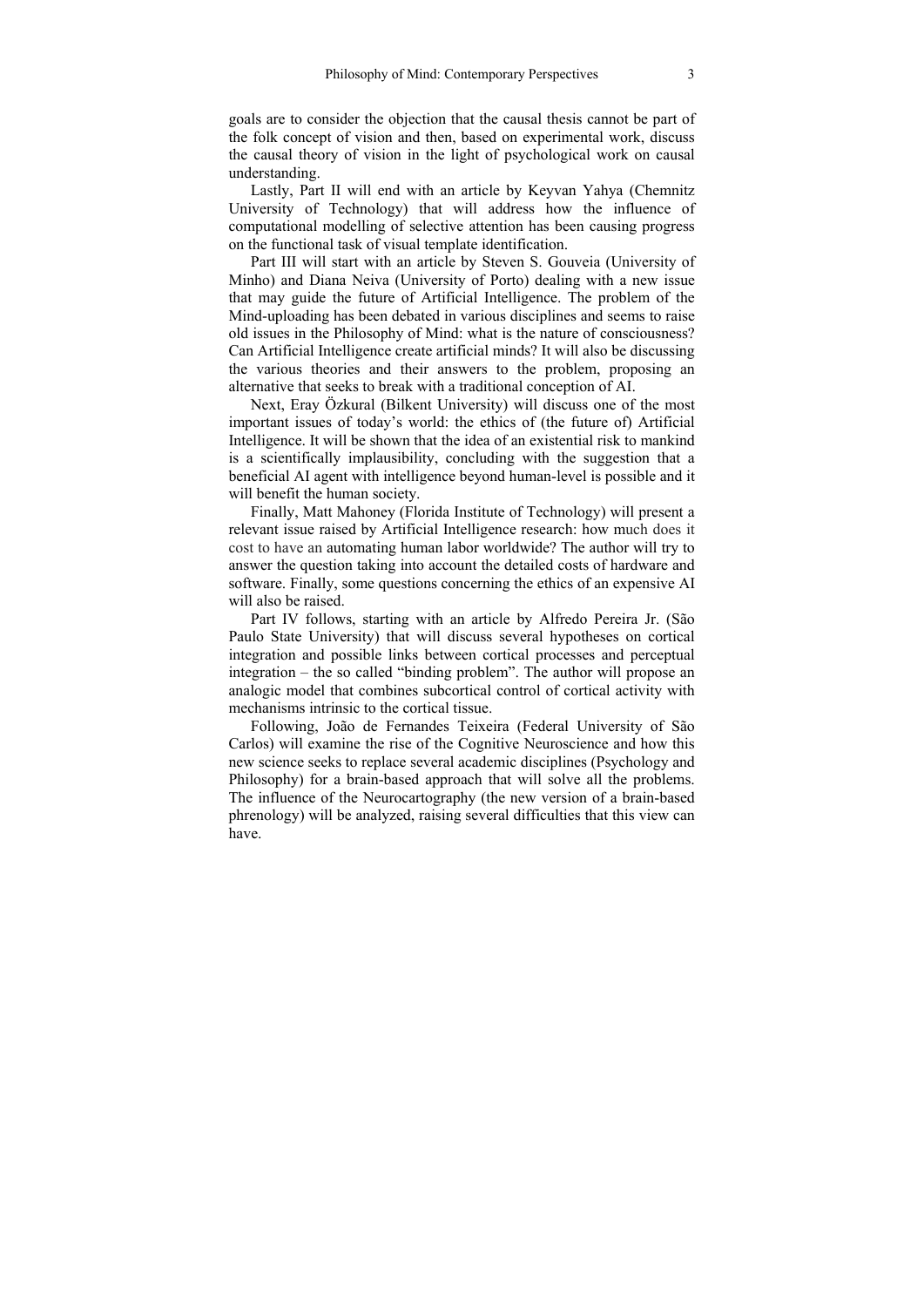To close Part IV, Judite Zamith-Cruz (University of Minho) and André Zamith-Cruz (University of Liverpool) will discuss the understanding of consciousness from five paradigm shifts and several theories and beliefs that are shaping our knowledge of the human mind.

Part V will open with an article by Klaus Gärtner (University of Lisbon) who will discuss views on the Transparency Thesis and its relationship with the privileged access to conscious experience. The main idea of the author is to show how the former influences the discussion of the latter and how they can be brought together in a compatible way.

The following article, by Aleksandar Risteski(University of Novi Sad), will examine the cartesian dualism as a consequence of the reductionism of its epistemology. The core of the argument is to show that Descartes' dualism is not a metaphysical consequence, but a gnoseological one. It will be shown how this position raises several ambiguous problems.

Jaime Milheiro will follow discussing several thematic influences on some of his work (Psychoanalysis, Psychiatry and Psychology). The main focus will be on rejecting the reductive methodology that the new sciences tend to apply to the issues of the mind and the brain, and how that can be a huge error to solve the mystery of the mind.

Next, José Antunes will examine the influences of Eastern Philosophy – its diversity and originality – on some of the central concepts of Philosophy of Mind.

At last, Manuel Curado will present a controversy that happened in the late nineteenth century about the role of consciousness. The idea, advocated by Dr. José de Lacerda, states that consciousness will disappear as evolution progresses – consciousness is considered an imperfection. It will be shown how this debate is important to the contemporary philosophy of mind.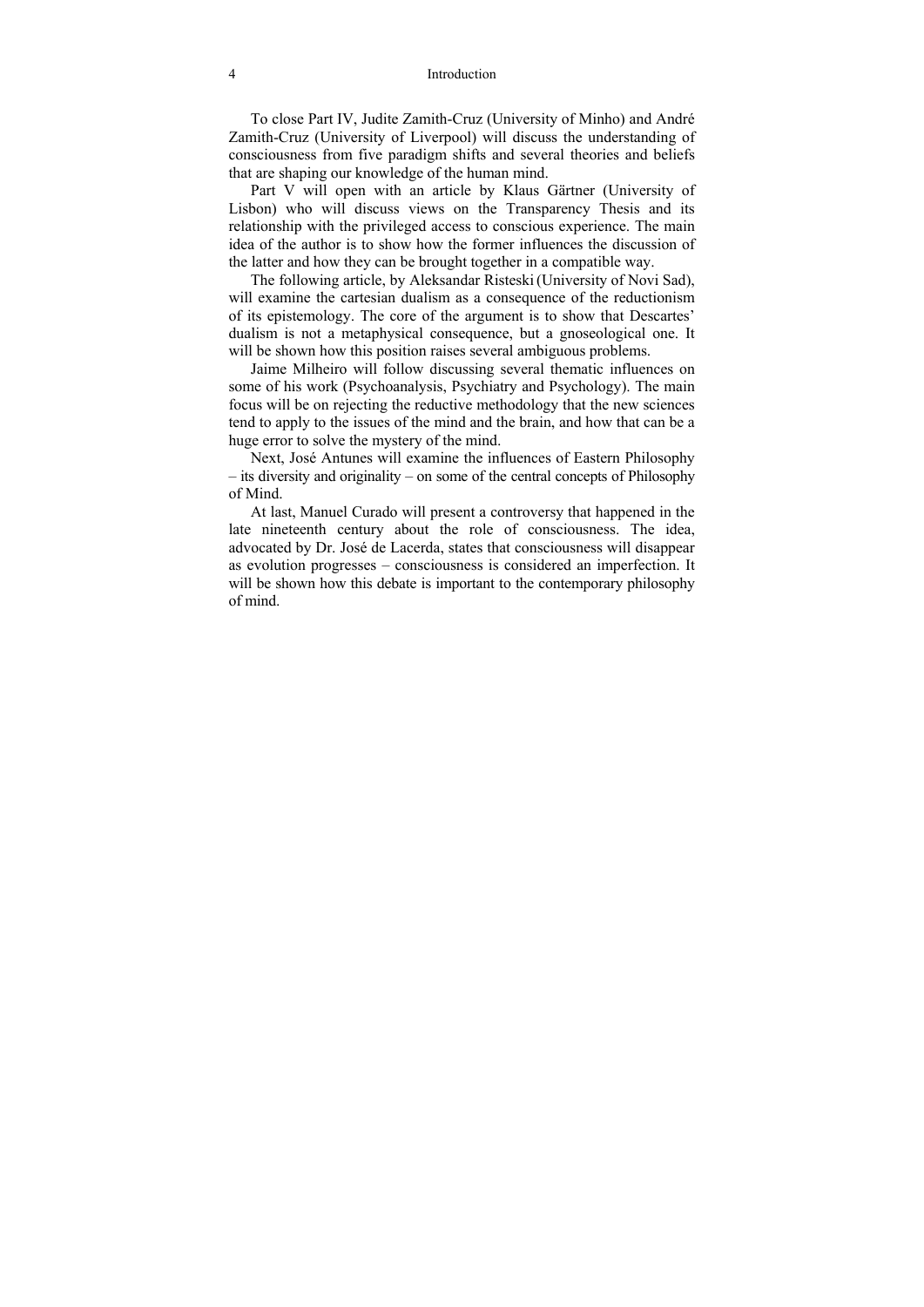# **PART I:**

# **THE SELF IN CONTEMPORARY PHILOSOPHY OF MIND**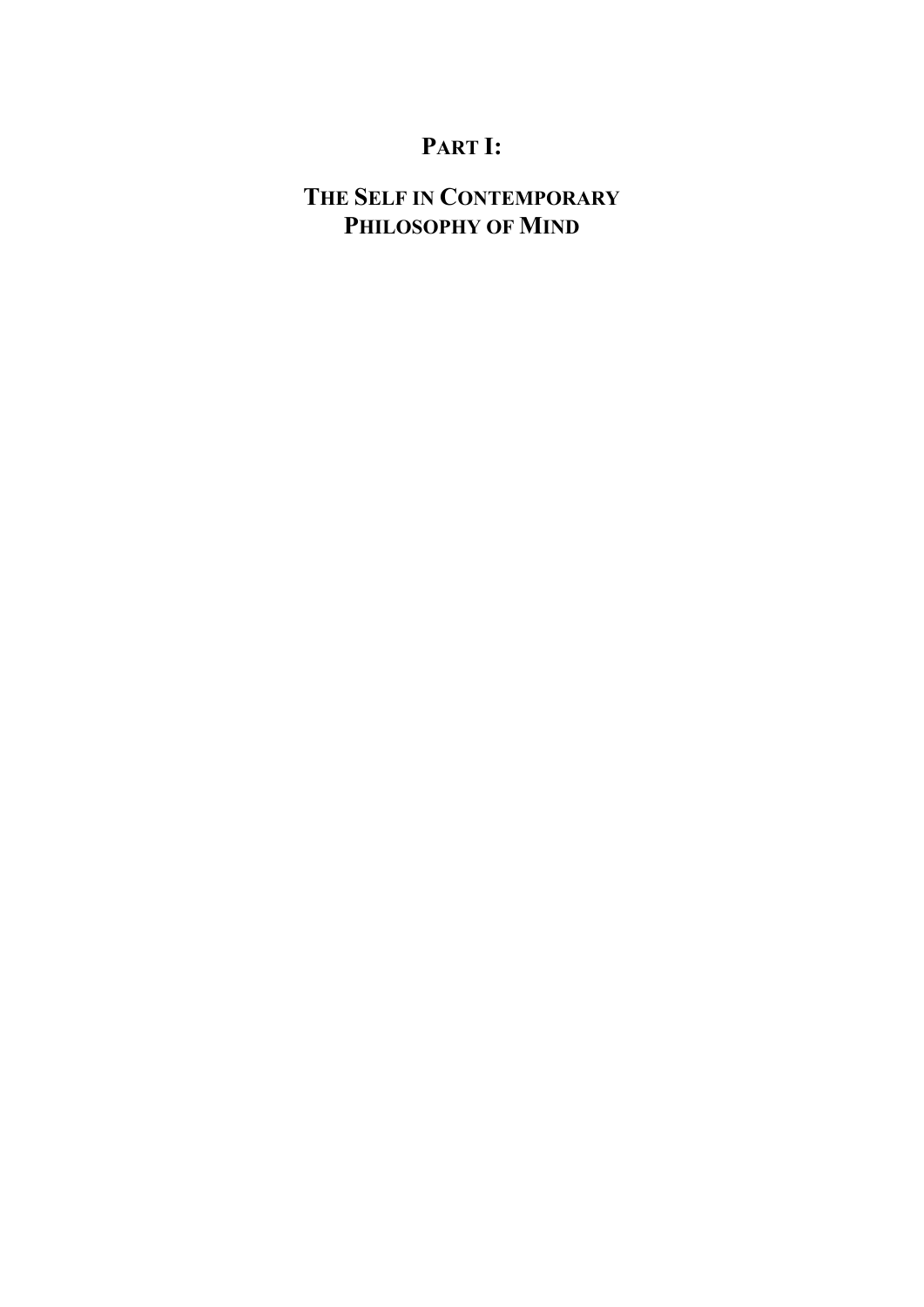## CHAPTER ONE

# 'WHERE AND I, OR WHAT?': TWO WAYS OF BEING UNABLE TO GO WRONG WHEN ENCOUNTERING ONESELF (AND WHAT WE CAN LEARN FROM THEM)

### SOFIA MIGUENS

#### **I. Encountering oneself**

In the Conclusion of the first Book of his *Treatise of Human Nature,* David Hume asks (rather dramatically) "Where Am I, or what?" – let us call this question 'Hume's question'. I want to begin with some examples of very different ways we risk going wrong when we try to answer Hume's question.

If we consider the literature of philosophy of language, and philosophy of self-knowledge, we come across the well-known Mach, Castañeda or Perry cases, where A has thoughts about B without realizing that B is A, and he is A (**the shabby pedagogue**<sup>1</sup>, the editor of Mind<sup>2</sup>, the shopper at the supermarket<sup>3</sup>). If we consider cognition, we come across experimental paradigms such as the Rubber Hand Illusion, where I am certain that this hand I see in front of me is *my hand* and that I feel it being touched, yet it

 1 In a famous footnote to his book *The Analysis of Sensations* (Mach 1914), p. 4. Quoted and commented by John Perry in "Identity, Personal Identity and the Self", p. 192.

<sup>&</sup>lt;sup>2</sup> Castañeda, "On the Phenomeno-logic of the I", in Cassam ed. Self-Knowledge, p. 161.

<sup>&</sup>lt;sup>3</sup> Perry, "The Problem of the Essential Indexical", in Cassam ed. Self-Knowledge, p. 167.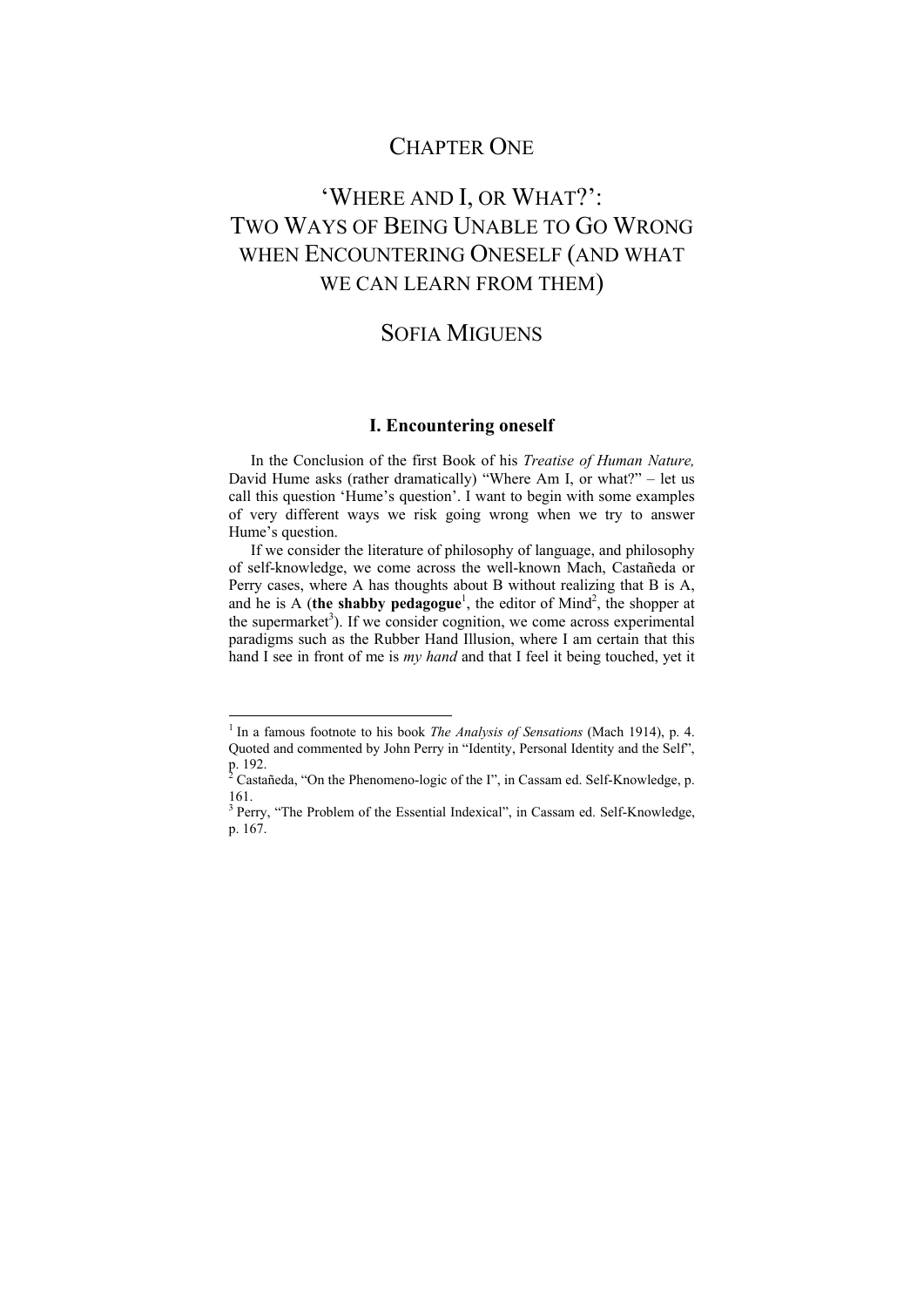is an artificial hand, a Rubber Hand<sup>4</sup>; or pathologies, such as schizophrenia, where patients with verbal hallucinations may report thoughts suddenly occurring in them (e.g. 'Kill God!') of which they cannot possibly be the author. If we prefer thought-experiments, there is G. Evans' *Varieties of Reference* scenario of the tampered brain-limbs connections, where I think and feel that *my legs are crossed* and I believe I cannot be wrong about this but then I learn that the wiring was messed up with, and my brain is getting the stimulation from B's legs, so it seems perfectly plausible that I feel legs that are not mine as mine, as 'me'.<sup>5</sup>

These are, as I said, quite disparate phenomena of lack of authority in self-identification, yet they have motivated my leading question in this article: if all of this is possible, is there any way one is simply unable to go wrong when *encountering oneself*?

I will compare two answers to this question: D. Davidson's and S. Gallagher's. Neither Davidson nor Gallagher follows Hume in looking inward and searching for (an elusive) self, when looking for Myself, then stumbling on nothing but perceptions. They do have that in common; yet their accounts of 'the subjective' (I am borrowing the term from Thomas Nagel) are remarkably dissimilar.

Davidson proposes a language-based account of the subjective as *firstperson authority*, whereas Shaun Gallagher proposes a phenomenologyinspired account of *immunity to error through misidentification (IEM) in proprioception*. As we will see, their respective focuses on language and perception lead them in quite different directions when pursuing a view of the subjective. This is why I think it might be fruitful to play them against each other. So how do we go about answering Hume's question and not looking inside oneself for a 'self'?

### **II. Davidson's way: Meaning What We Say and Knowing What We Mean**

In his articles on the subjective, collected in the 2001 volume *Subjective, Intersubjective Objective*, Donald Davidson defends that subjectivity is (nothing but) first-person authority. Once we get rid of the (Cartesian) idea of subjectivity as a 'parade of objects before the mind',

 4 When their left arm is placed out of sight and the real hand (out of sight) and the rubber hand are simultaneously stroked, subjects experience the rubber hand as theirs.

<sup>5</sup> Evans (1982), *The Varieties of Reference,* Reprinted in Cassam, p. 198.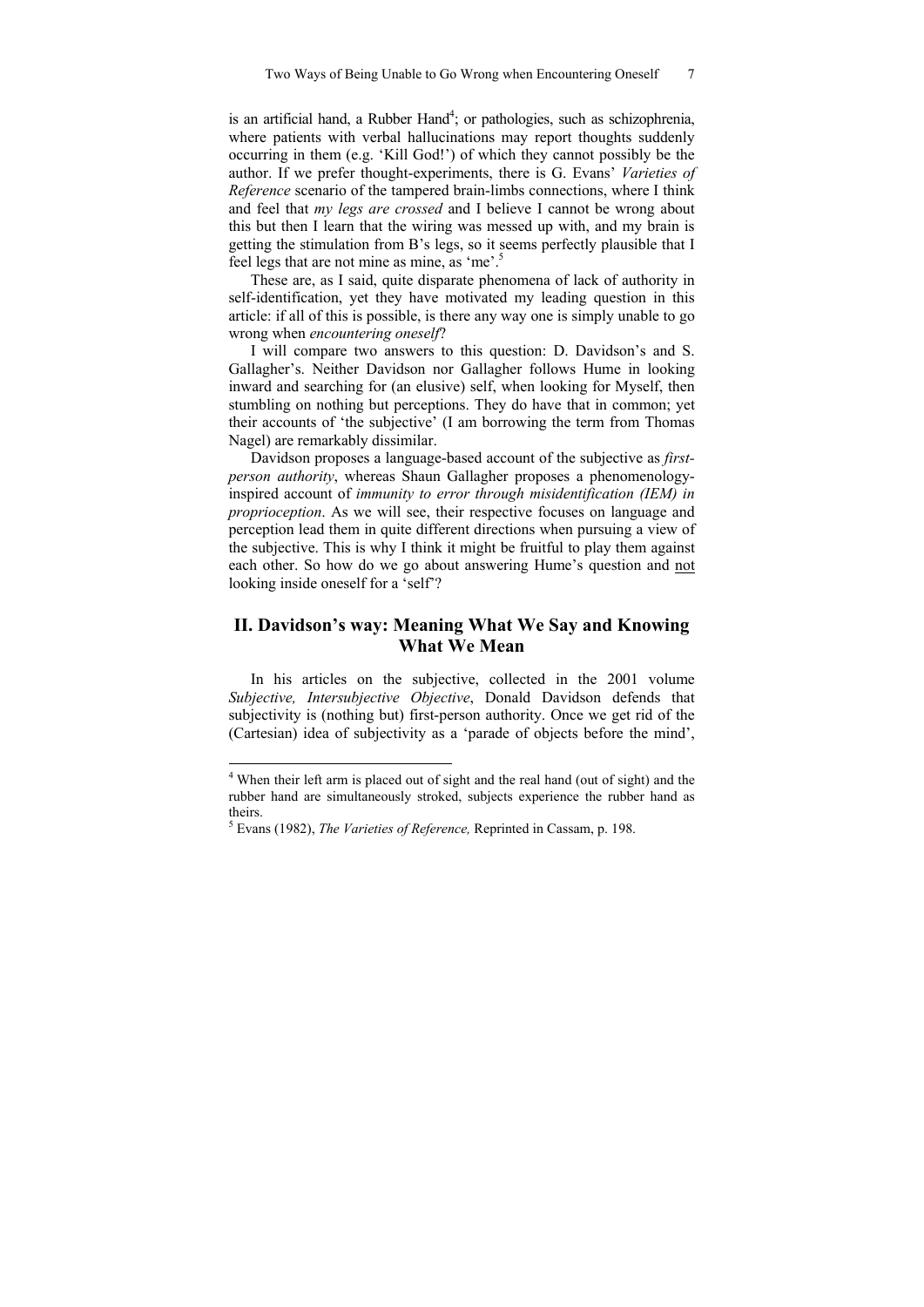objects such that they 'must be what they seem and seem what they are', all we are left with is privacy and asymmetry.

Note that Davidson rejects the idea that there is no difference in type between self-knowledge and knowledge of other minds; unlike, say, G. Ryle, he accepts the doctrine of privileged access. But he does so in a very deflationary tone.

This is how he puts things: in order to know what other people think, I do need evidence, and I do take as evidence what they say and do. How can it be that in my own case I don't have to appeal to any evidence in order to know what I think? His answer is that there is an assumption, built into the very nature of interpretation, according to which a speaker usually knows what he means, whereas there is no such presupposition in the interpretation of others. First-person authority is thus a necessary feature of the interpretation of speech.

So Davidson's approach to the subjective is (1) directed at selfknowledge as knowledge of one's own thoughts, (2) posed in terms of language and interpretation. It is as such that 'the subjective' is dealt with as a part of Davidson's programme, which is an inquiry into the very possibility of thought and objective knowledge.

In the "Myth of the Subjective", Davidson acknowledges that this phenomenon, first-person authority, may give rise to the idea of epistemic priority of thought to world, and thus to scepticism<sup>6</sup>. But his account is deflationary precisely in that Davidsonian first-person authority is both more basic and less significant than Cartesian epistemic authority. It is simply a matter of our condition as linguistic creatures. And this is a condition in which I know what I mean when I say what I mean but that is the 'deepest' access I have to what I think (to this it should be added that there is no transparency of content of my thoughts to myself: Davidson is a content externalist).

Before we take this to be insufficient as a view of the subjective, we should keep in mind that it is put forward as part of an extremely ambitious philosophical programme. The account of the 'the subjective' is part of an investigation into the very possibility of objective knowledge and thought in minds such as our own, which, building on a Tarskian theory of truth, and 'using' it as a theory of interpretation for natural languages (the so-called 'radical interpretation'), ends up in a proposal to relate the objective, the intersubjective and the subjective (the tripod, Davidson calls it) in conceiving the nature of thought-world relations.

<sup>6</sup> Davidson, *The Myth of the Subjective*, pp. 43, 45, 47.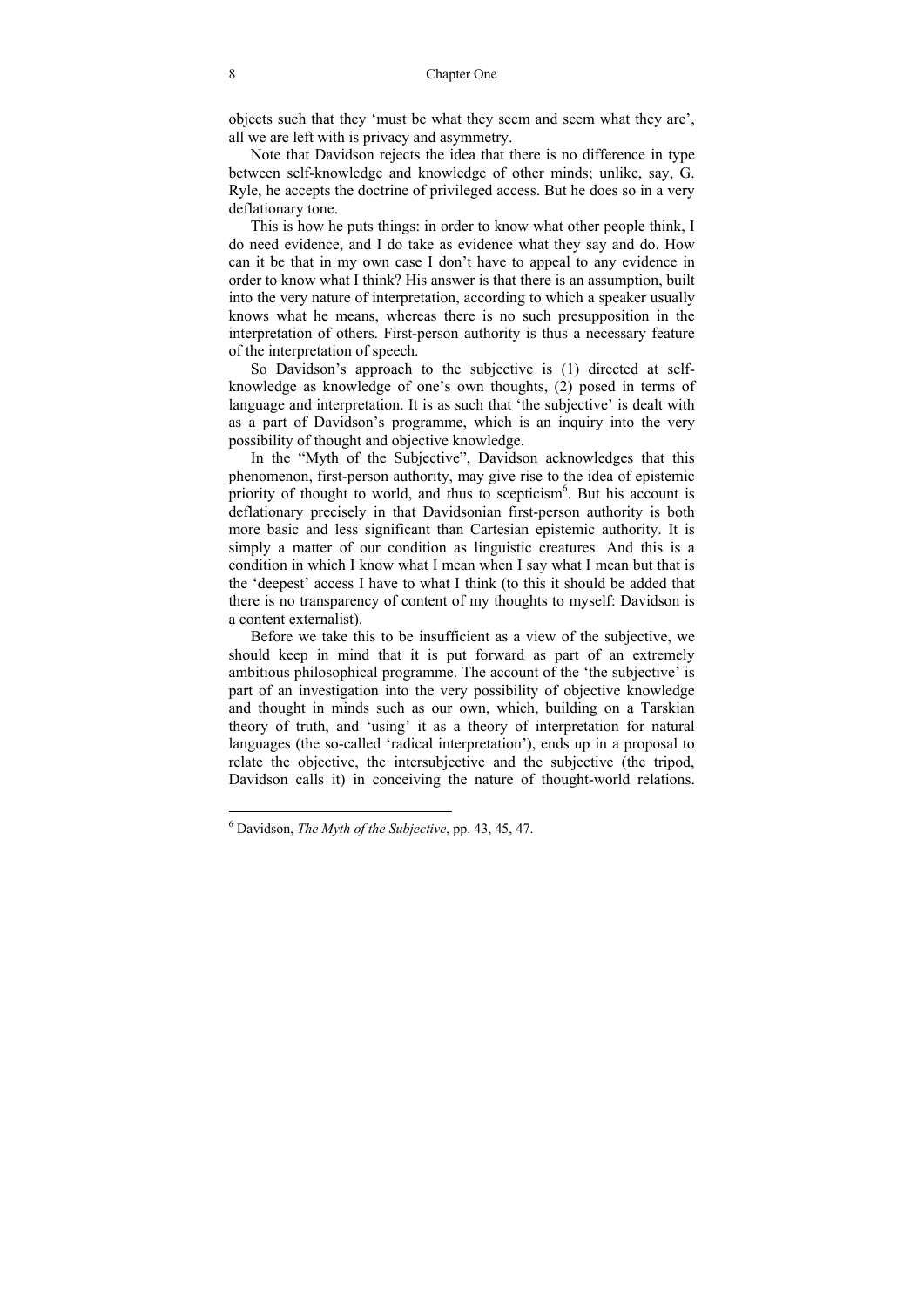Ultimately, the core claim is that subjective-intersubjective-objective come together: only when the tripod is in place can there be, for Davidson, such a thing as e.g. a belief (mine, yours) about the objective world that can be true, as opposed to passing glimpses in a mental life, which have no claim to objectivity or truth<sup>7</sup>.

But even allowing for this ambition, the fact is that Davidson's approach to the subjective takes place within an interpretation theory, and an interpretation theory as such simply assumes that there is something out there to be interpreted. Its touchstone is behavioural evidence; ultimately *stimulae*. In other words, in spite of his criticism of Quine, a view from the outside, a priority of a third-person perspective is, we may say, still at the core of Davidson's philosophy, and thus also in the heart of his view of the subjective. This is not a contingent detail. It is connected with another problem of Davidson's approach: the apparent absence of what we may call a view of perception (there are *stimulae*, there is the web of belief, and that is all).

Leaving perception out of the picture Davidson leaves our being acquainted with one's own bodily being out of the picture. So even if Davidson's view of the 'subjective' as first-person authority gives us important ideas – above all separating first-person authority and epistemic privilege, but also the importance of subjective-intersubjective-objective 'tripod' in accounting for human linguistic thought – his version of one's encountering oneself leaves us with something like an 'isolation in language and by language', a a-wordly subjectivity. And so it may seem that there is something missing.

### **III. Reintroducing perspective and perception: Shaun Gallagher on IEM**

If we are looking for an alternative approaches to the phenomenon of immunity to error through misidentification (IEM) which focus on proprioception should be considered. My example here will be Shaun Gallagher.

In a 2012 article, "Immunity to Error through misidentification and the first-person", he defends IEM in proprioception against claims of people such as John Campbell, Elizabeth Pacherie and Marc Jeannerod. Campbell

 $<sup>7</sup>$  This means, of course, that, according to Davidson, the fact that there are minds</sup> in possession of the concepts of belief and truth is a condition for the existence of objective thought.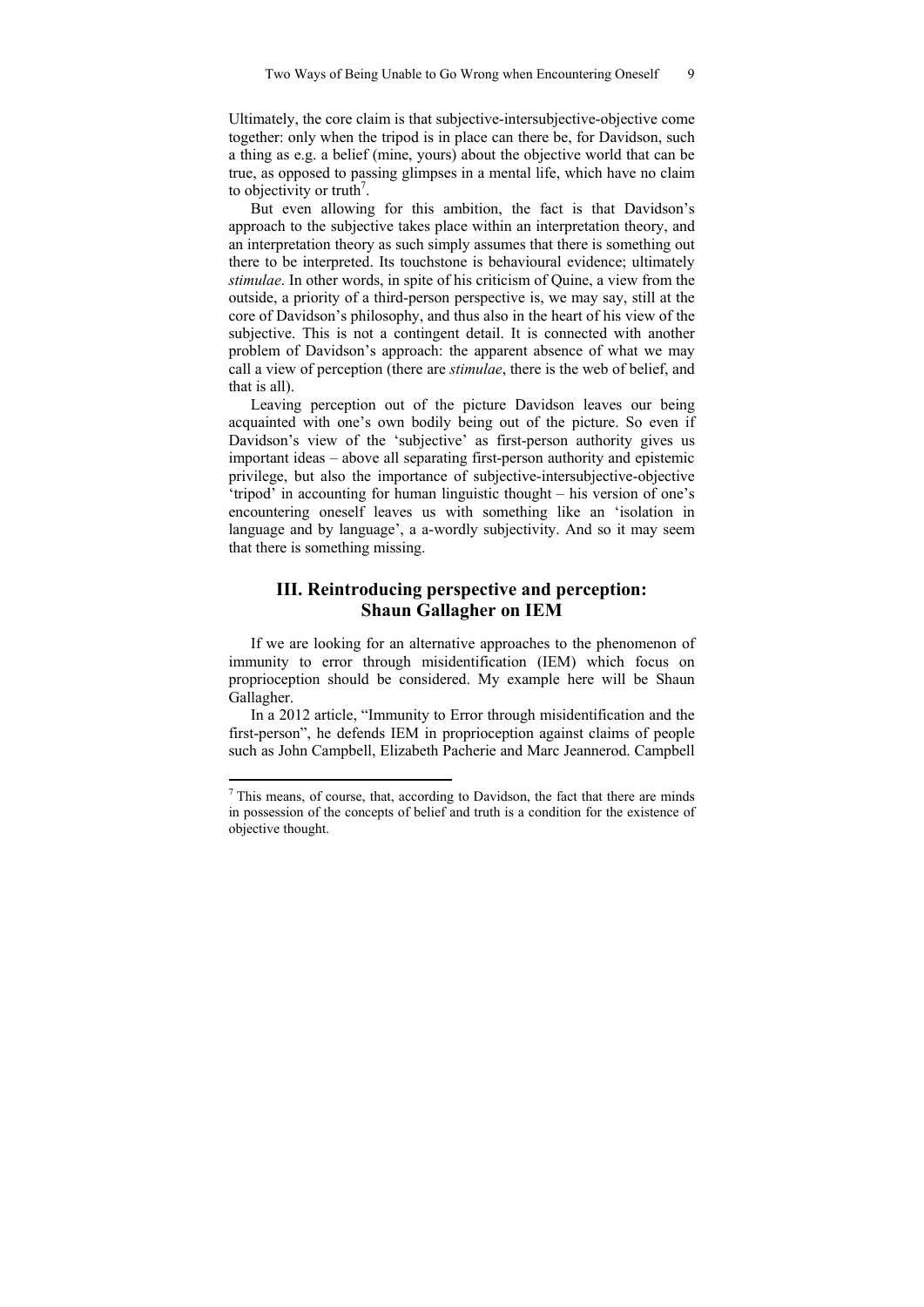proposed that experiences such as hallucinations, thought insertion and delusions of control in which schizophrenic subjects report that their body is under the control of other people or things are counterexamples to  $IEM<sup>8</sup>$ . Pacherie and Jeannerod (in their 2004 *Mind and Language* article "Agency, simulation and self-identification") consider an even wider range of examples and conclude that such exceptions are sufficient for rejecting the principle:

In a nutshell then, the bad news for philosophers is that self-identification is, after all, a problem. In the domain of action and intention at least, there is no such thing as immunity to error through misidentification, whether for the self as object (sense of ownership) or for the self as subject (sense of agency). The mechanisms involved in self and other attribution may be reasonably reliable but they are not infallible. (Pacherie et Jeannerod, 141*) [In other words, IEM obtains only contingently.]*

Gallagher does acknowledge that exceptions to IEM are abundant in both clinical and experimental situations: misidentifications of oneself as oneself range from somatoparaphrenia<sup>9</sup>, to the Rubber Hand illusion, to virtual whole body displacement phenomena, to 'inserted thoughts' of schizophrenic patients, etc. Yet he believes that the principle (IEM) stills holds of proprioception; exceptions can be accounted for, as we will see, by isolating a conception of the subjective as irreducible 'perspective'.

But first let us have a brief look at the history of the discussion of IEM. When Sydney Shoemaker, following Wittgenstein, first spoke of IEM, what he had in mind was the use of the first-person pronoun 'I'<sup>10</sup> and the self-ascription of mental experience. In *The Varieties of Reference* chapter on Self-identification, Evans explored the fact that the phenomenon seems to extend from self-attribution of mental experience to proprioception. At that time (the 1980's) he was formulating his position against Thomas Nagel's view of the subjective according to which I cannot possibly think of myself as something in the world, 'the world as it is anyway' (in Williams' expression). Nagel thinks we *cannot make sense* of our own perspective, as subjects, as being part of the objective world, we cannot successfully locate consciousness in the objectively represented world.

<sup>&</sup>lt;sup>8</sup> Cf. Campbell (1999), "Schizophrenia, the space of reasons and thinking as a motor process". In *The Monist*,  $\frac{82}{4}$ : pp. 609–625)

<sup>&</sup>lt;sup>9</sup> Somatoparaphrenia patients deny the ownership of a limb connected to their body (even if looking at it in the mirror they, as it were, reclaim possession of it).

 $\frac{10}{10}$  Shoemaker, "Self-reference and self-awareness", in Cassam 1994.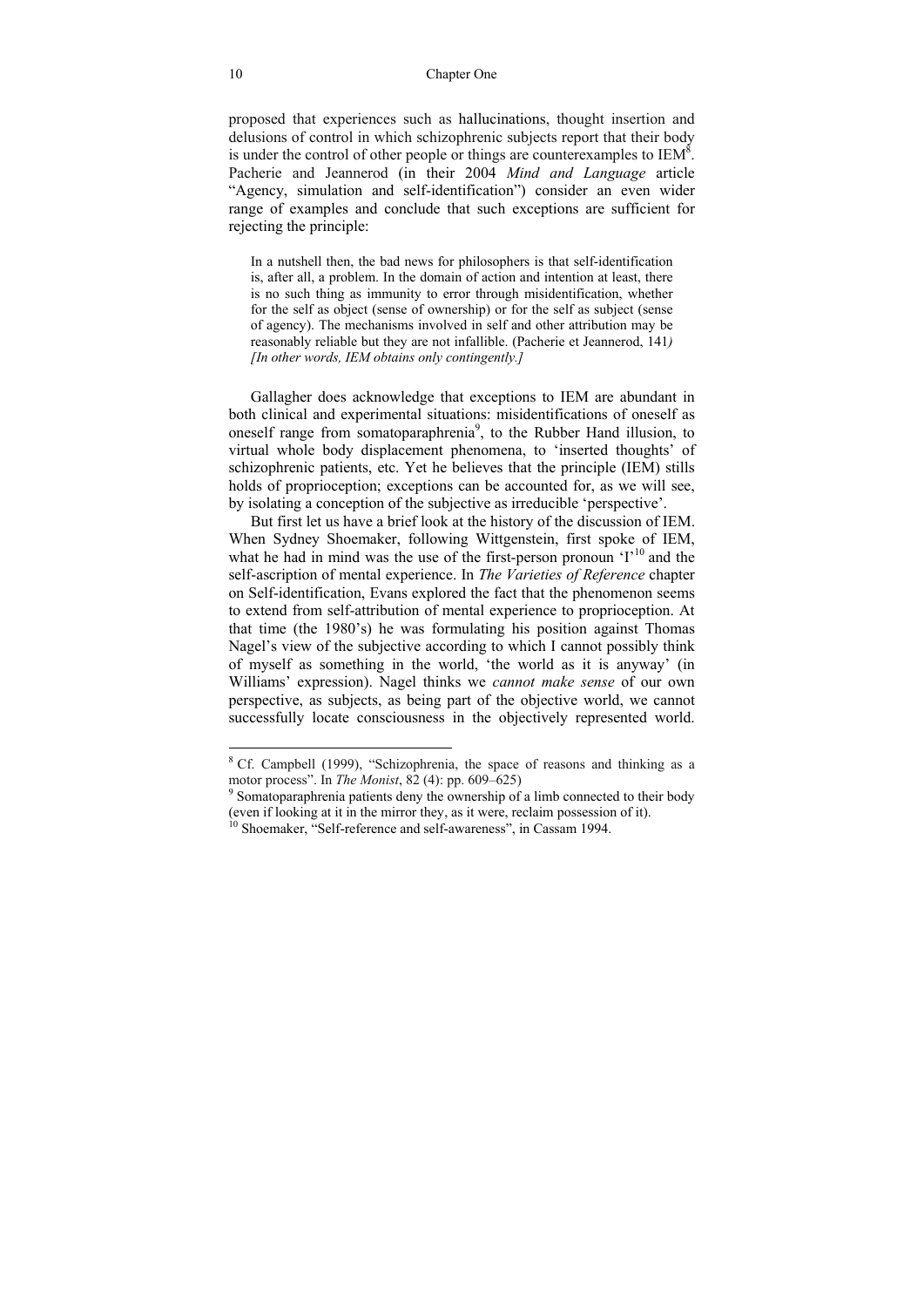From this he concludes for the existence of a 'gulf between the objective and the subjective' and posits what he terms an essentially perspectival subjective reality. Evans rejects Nagel's conclusion, which he thinks simply 'pressuposes Idealism'.

Pace Nagel, Evans believes that «Our thoughts about ourselves are in no way hospitable to Cartesianism. If there is to be a division between the mental and the physical, it is a division which is spanned by the Ideas we have of ourselves. Our customary use of 'I' simply spans the gap between the mental and the physical» (Evans, 1982. 'Ideas' is Evans' term for any Conception of myself). In other words, there is something wrong with Wittgenstein's initial distinction between subjective and objective uses of 'I' in the *Blue and Brown Books* (the distinction worked like this: «If I experience a toothache, it would be nonsensical to say 'Someone has a toothache, is it me'? On the other hand, for example, looking in the mirror and seeing a sunburned arm, I might say 'I have a sunburn'. But it is possible that I see someone else's arm in the mirror and mistake it for my own, and in that sense I seem to be misidentifying myself [while *referring to myself*] as 'object'».

Evans' scenario I mentioned at the beginning is formulated in the wake of criticism of Wittgenstein's distinction: 'My legs are crossed' – they are mine and I feel them – they are my legs and they are crossed - I cannot be wrong – or can I? What if wires are messed up with, and my brain gets the stimulation from A's legs? Can I feel legs that are not mine as mine, as 'me'?

Gallager's 2012 article is prompted by Evan's challenge. Each one of the psychiatry, neurology and cognitive science cases he considers (somatoparaphrenia, thought-insertion, Rubber Hand illusion, Nasa robots whose mechanic 'hands' its manipulators or controllers come to regard as their own, etc.) is a case of mistakenly identifying a body (or body parts, or thoughts, or actions) other than my own as being mine, or being me, as well as not identifying my body (or body parts, or thoughts, or actions) as being mine. All of them may be seen as exceptions to IEM. These are ways I can go wrong in taking myself to be the experiencer of my experiences, the thinker of my thoughts, the author of my actions, the owner of my body.

How can IEM possibly hold if there are all these exceptions? Gallagher's answer is that we need to bring apart [what he calls] the senses of self-agency and self-ownership which are, in normal cases, indistinguishable. We may in fact distinguish them in our *sense of mineness or ipseity.* An involuntary movement of my body makes the distinction clear: if I'm pushed from behind, there's sense of ownership of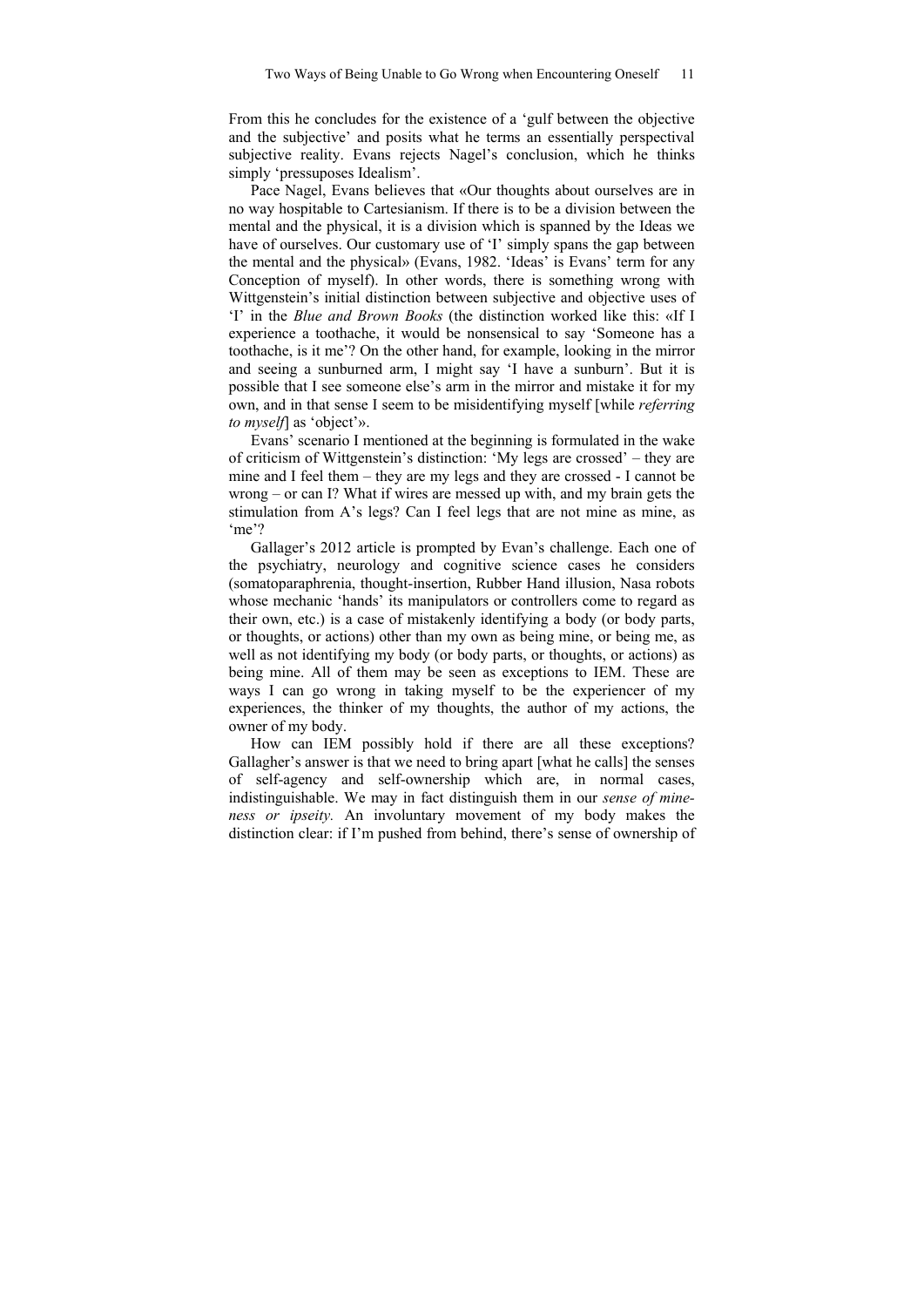my movement but not sense of agency – it's a movement of me, yet I am not 'authoring' it.

Sense of ownership is, in Gallagher's phenomenology-inspired terminology, the 'pre-reflective experience that  $\overline{I}$  am the one undergoing the experience'. In contrast, sense of agency is the pre-reflective experience that I am the one causing or generating movement.

In his closer look at the sense of 'mine-ness' Gallagher is explicitly committed to a phenomenological conception of experience as pre-reflective self-acquaintance (Gallagher and Zahavi, 2010). Such conception is his step number one for defending IEM against claim such as by Jeannerod and Pacherie.

Step number two is proposing that IEM should be kept as independent as possible from particular modes of access to self which are, indeed, fallible and subject to manipulation, as experimental cases and pathologies show. So he claims that there is only one aspect of experience which remains self-specific and retains the characteristics of IEM – what he calls *first-person perspective.* He means *first-person perspective only*, and not sense of ownership, nor sense of agency. *What is first-person perspective then*? Gallagher's answer is that it is the non-relative bodily framework that acts as the origin point of the perspective and which «in action and perception is manifested in the integration of the non-relative bodily framework and the egocentric spatial frame of reference»<sup>11</sup>.

This and only this survives manipulations of sense of ownership and sense of agency: even in cases such as the Rubber Hand illusion, somatoparaphrenia or thought-insertion, there is first-person perspective and that first-person perspective is still mine. I am the subject to whom I refer when I claim 'This arm (connected to my body) is not mine', or 'These thoughts are not mine'. Such embodied first-person perspective is according to Gallagher part of every action and perception as experiences. It is more basic than the linguistic phenomena of self-identification and self-reference at stake in the Mach-Castañeda-Perry cases, and is not contingent.

### **IV. What can we learn (for pursuing a view of the subjective)?**

Something like Gallagher's phenomenology-inspired account of the subjective should be brought up against Davidson's view, where the wordly-situatedness of the subjective is simply lost.

 $11$  Gallagher, 2012, p. 261.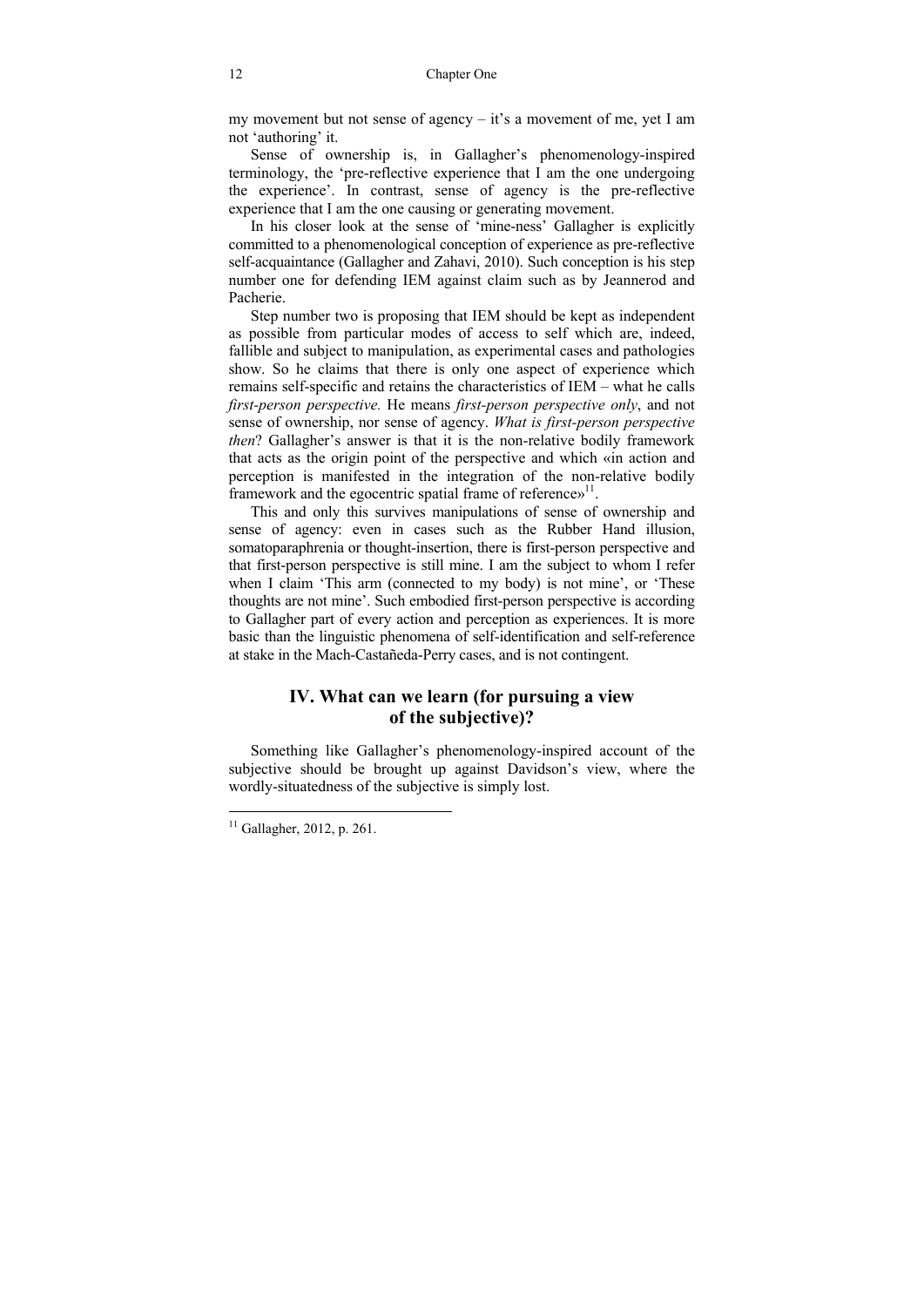But is this 'irreducible perspective that is part of every perception and action' all that we want from a view of the subjective? Following Gallagher we leave behind Davidson's ambition: the framework of problems of thought and knowledge in which he thinks a view of the subjective belongs. Davidson's worries are, ultimately, epistemological and metaphysical worries; whereas Gallagher's are mostly psychological and cognitive. If we simply replace Davidson's proposal with a proposal such as Gallagher's we do not get done the same work done by a view of the subjective. So I want to suggest that although Gallagher does indeed point at something which is missing in Davidson's account of one's encountering oneself, not everything is wrong there.

Let us grant that first-person perspective is irreducible in a way which an interpretation theory such as Davidson's, with its stimulae-language dualism, and its a-wordliness, cannot account for  $-$  a phenomenological approach simply seems to fare better here. Still, spatial, self-locating, perspective is not all that what we are after when we pursue a view of the subjective. Why? Because it is not by itself sufficient for answering questions regarding truth, thought and knowledge in which a view of the subjective is involved. In order to pursue such questions we have to come to terms not only with first-person perspective but also with the fact that 1) *we are all first-persons* 2) *in the world*. This is what Davidson is after in his essays on the subjective, the intersubjective and the objective. His way of thinking about the tripod may not be the best but he is right to place a view of the subjective within a search for the 'shared standards of truth and objectivity that the very possibility of thought demands'.

That said, Gallagher's move, bringing in the spatial character of perspective and its irreducible nature, may prove very important in not going e.g. Nagel's way in conceiving the subjective: Nagel thinks that we *cannot make sense* of our own perspective, as subjects, as being part of the objective world. He takes a step from that to what Naomi Eilan calls the Metaphysical Elusiveness Claim, according to which 'I' stands for something external to the empirical world, a metaphysical subject<sup>12</sup>. When people such as Evans, Campbell or Eilan see the task of relating spatial thought and objectivity as important, they see it as a way of not taking Nagel's step. We can indeed *make sense* of our own perspective, as subjects, as being part of the objective world and spelling this out should

 $12$  Eilan (2013), 'Intelligible Realism About Consciousness: A Response to Nagel's Paradox'. In *Ratio*, 26 (3).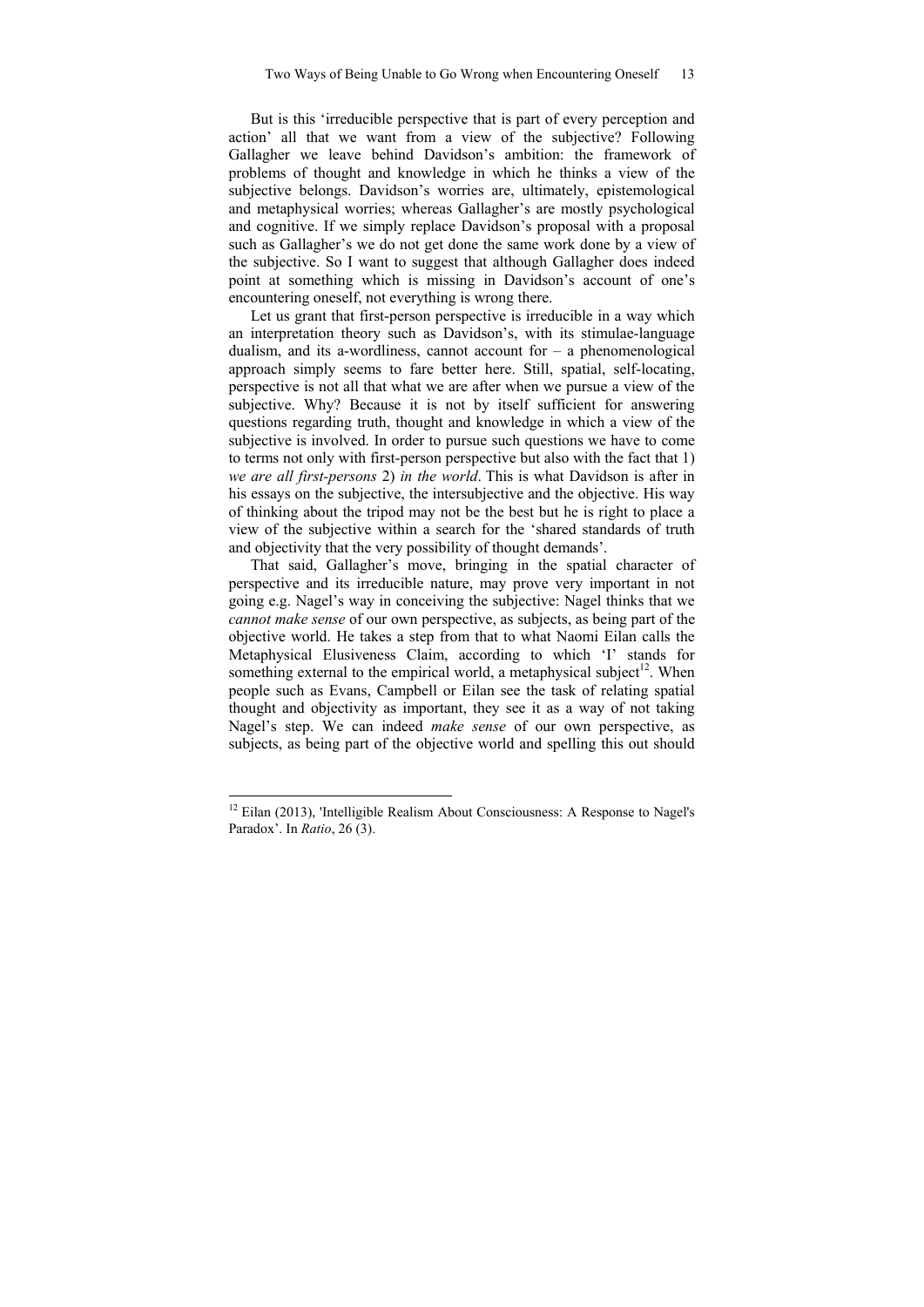be an important component in a view of the subjective. [As for where to start] I end with a quote by someone who would agree with this:

Any thinker who has an idea of an objective spatial world – an idea of a world of objects and phenomena which can be perceived but which not dependent on being perceived for their existence – must be able to think of his perception of the world as being simultaneously due to his position in the world and to the condition of the world at that position. The very idea of a perceivable, objective, spatial, world brings with it the idea of the subject being in the world  $(...)$  the idea that there is an objective world and the idea that the subject is somewhere cannot be separated and where he is is given as what he can perceive. (Gareth Evans, *The Varieties of Reference*, p. 200.)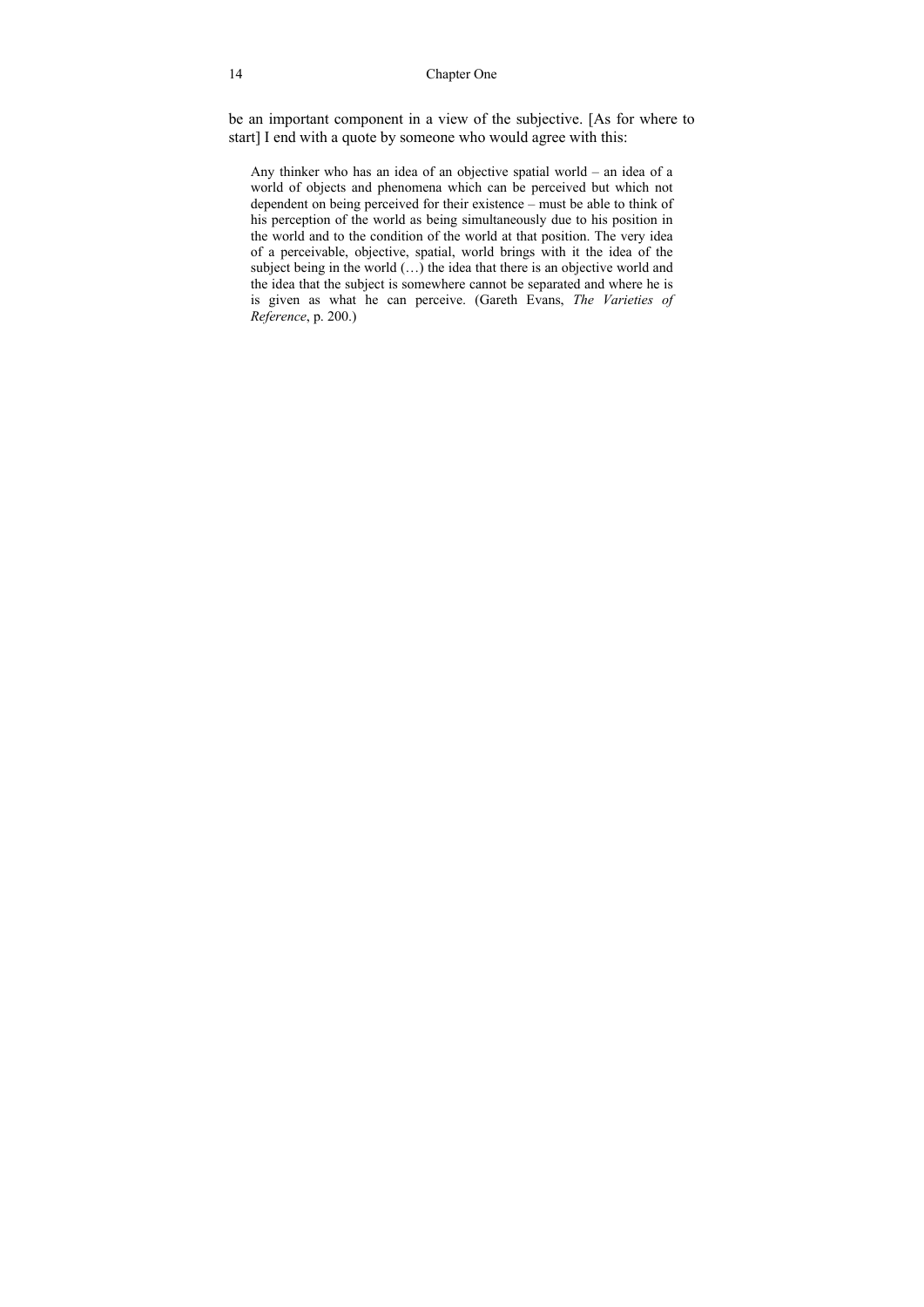### CHAPTER TWO

## EMPIRICAL PERSPECTIVES FROM THE SELF-MODEL THEORY OF SUBJECTIVITY: A BRIEF SUMMARY WITH EXAMPLES<sup>1</sup>

### THOMAS METZINGER

### (TRANS. LUÍS PINTO DE SÁ)

The goal of this chapter is to give a brief summary of the "self-model theory of subjectivity" (SMT) that is addressed to scientifically minded readers who are not themselves professional philosophers but who are nevertheless interested in philosophical theories of self-consciousness.<sup>2</sup> To

 1 This text is a greatly expanded, updated and revised version of an article first published in 2008 in *Progress in Brain Research*. I am grateful to Jennifer M. Windt for a variety of critical comments and suggestions for improvement. For their diligent help in the final correction, I am grateful to Hannes Boelsen, Regina

Fabry and Lisa Quadt.  $2^2$  For a popular scientific exposition of the fundamental concepts, with many examples, see Thomas Metzinger: Der Ego Tunnel. Eine neue Philosophie des Selbst: Von der Hirnforschung zur Bewusstseinsethik. München 2014. For a comprehensive presentation of this theory in English, see Thomas Metzinger: *Being No One. The Self-Model Theory of Subjectivity*. Cambridge, Mass. 2003. The shortest, freely accessible summary of the theory can be found in *Scholarpedia 2* (2007), Art. 4174. A very accessible German overview of the theory was published in 2005: Thomas Metzinger: Die Selbstmodell-Theorie der Subjektivität: Eine Kurzdarstellung in sechs Schritten. In: Christoph. S. Herrmann et al. (Eds.): *Bewusstsein. Philosophie, Neurowissenschaften, Ethik*. Stuttgart 2005, pp. 242–269. For a somewhat more substantial overview, covering the main conceptual tools with additional references to the literature but without any reference to empirical data, see Being No One – Eine sehr kurze deutsche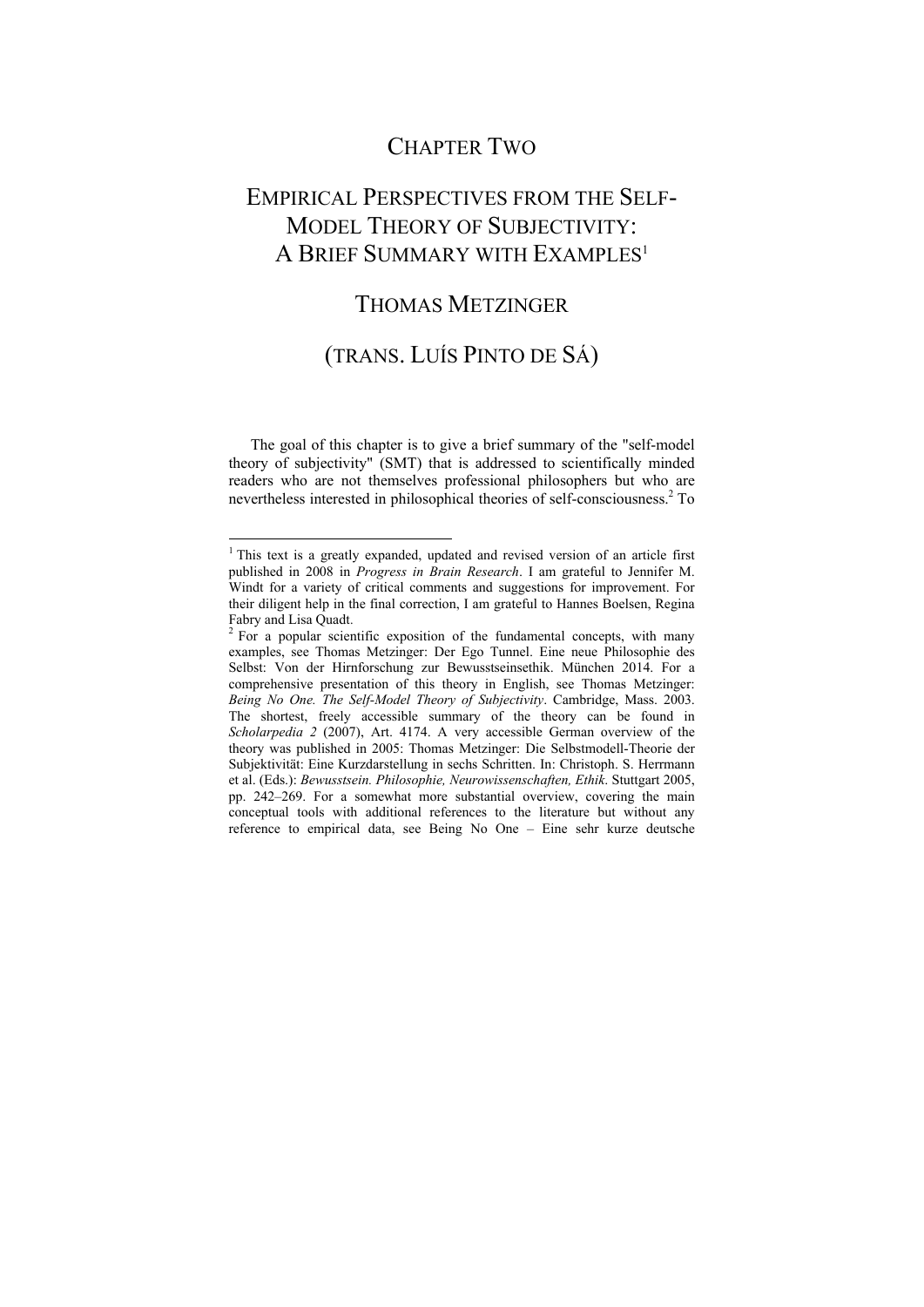that effect, I will use a series of empirical examples from a number of different disciplines to illustrate some core ideas and to demonstrate the explanatory scope as well as the predictive power of SMT. The SMT is a philosophical and neuroscientific theory about what it means to be a self. It is also a theory about what it means to say that mental states are "subjective" and that a certain system has a "phenomenal first-person perspective." One of this theory's ontological claims is that the self is not a substance in the technical and philosophical sense of something that could "keep itself in existence", even if the body, the brain, or everything else in the physical universe disappeared. It is not an ontologically autonomous, self-subsistent entity, an individual or mysterious *Something* in the metaphysical sense. On that account, no such things as selves exist in the world: selves and subjects are not part of the irreducible, enduring constituents of reality.<sup>3</sup> What does exist is the *experience* of being a self,

 $\overline{a}$ Zusammenfassung. In: Thomas Metzinger: *Grundkurs Philosophie des Geistes. Bd. 1: Phänomenales Bewusstsein.* Paderborn 2006, pp. 424-475.

 $3<sup>3</sup>$  For an overview of the various ways in which one can deny the existence of an ontologically autonomous "self" on philosophical-conceptual grounds, see Thomas Metzinger: The No-Self-alternative. In: Shaun Gallagher (Ed.): *The Oxford Handbook of the Self*. Oxford 2011, pp. 279-296. From an empirical perspective the following is clear: human beings are dynamic, socially-situated *systems.* Selfconsciousness is a complex process which gradually produces certain skills that are conceptually best described as properties of a global system (rational thinking, selective attention, flexible and context-sensitive action control, linguistic selfreference, etc.). Many theoretical problems arise simply from the fact that these skills and global system properties are described incorrectly and thereby "reified". It is therefore perhaps important for non-philosophers to note that the enduring and widespread talk of "the I" or "my self" in folk psychology, media, but also in some academic contexts, constitutes a serious *logical* mistake. The personal pronouns of the first person singular – the linguistic expression  $T - a$ lways refer to the speaker who at that very moment employs it. Its logical function is not a generic concept or a reference to a concrete individual thing, but the self-localization of a speaker in a context of utterance. From a grammatical and semantical point of view, the "I" is also a singular term, which is tied to a specific context of utterance: that of the current speaker who employs a linguistic tool to point to themselves. In linguistic self-reference we nevertheless very often employ the indexical term "I" as if it were a name for an inner thing or a form of objectual reference, i.e. reference to an object (Maxwell R. Bennett, Peter M. S. Hacker: The philosophical foundations of neuroscience. Darmstadt 2010). But there is no special genus of things ("egos" or "selves") that one could carry in oneself, like a heart, or that one could possess, like a bicycle or a football. In addition, the ubiquitous talk of "our" or "my" self in everyday contexts is logically contradictory, since there will already have to be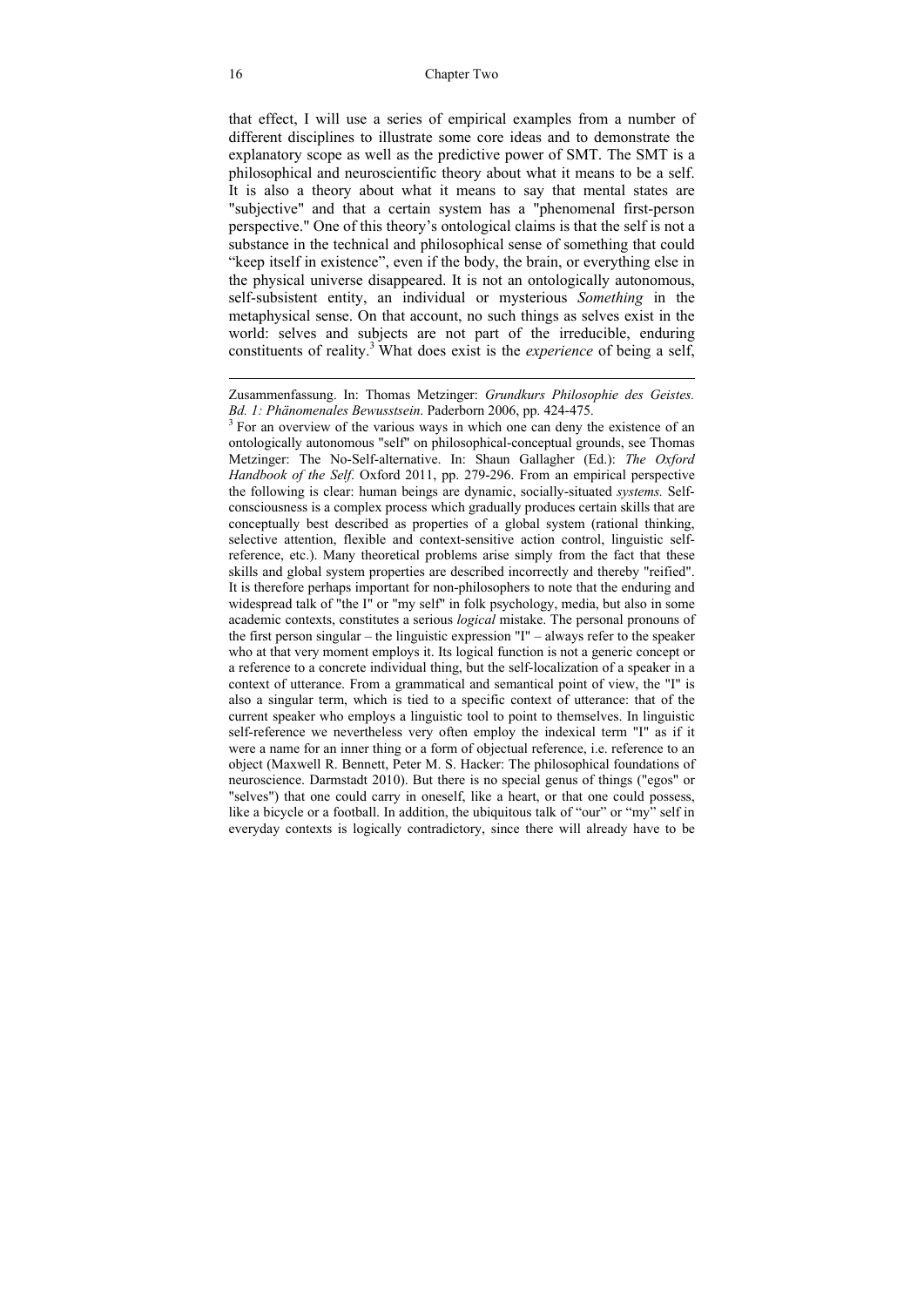as well as the diverse and ever changing contents of self-consciousness. This is what philosophers mean when they talk about the "*phenomenal*  self": the way you *appear* to yourself, subjectively and at the level of conscious experience. The concept of the *phenomenal* self must therefore be sharply distinguished from the *substantial* self. The latter, as we have just seen, does not exist. In what follows, we shall always be referring to the phenomenal self.

Under SMT, this conscious experience of being a self is analyzed as the result of complex and dynamic self-organizing information-processing mechanisms and representational processes in the central nervous system. The phenomenal self is therefore not a substantial *thing*, but rather a discontinuous process. Of course, there are also higher-order, conceptually mediated forms of phenomenal self-consciousness that not only have neuronal, but also *social* correlates. <sup>4</sup> This theory, however, begins by focusing on the minimal representational and functional properties that a naturally evolved information-processing system – such as the *Homo sapiens* – has to have in order to later satisfy the constraints for realizing these higher order forms of self-consciousness. As most philosophers today would agree, the real problem lies in first understanding the simplest and most elementary form of our target phenomenon. This is the nonconceptual, pre-reflective and pre-linguistic layer in self-consciousness.

someone who "has" this self, i.e. a self beyond the self, which is related to this in a possession relation. The self cannot also be "in me", since then the very thing to

which I would be identical would also be a proper part of mine.<br><sup>4</sup> In this case, the SMT is often also a *person model*, and therefore the mental representation of an autonomous, rational subject. We experience then not merely as intelligent organisms, but, for example, as rational, ethical-integrity striving people. If we want to take such high-level human properties – rationality, morality or personality – really seriously, we need to investigate the gradual genesis of the very specific subpersonal functional profile which enables the self-organizing dynamics of social relations of recognition in the first place, through which these new properties come to be. For a more thorough discussion of the relationship between the conceptual and the non-conceptual content of self-consciousness, see Metzinger [2003]. Thomas Metzinger: Phänomenale Transparenz und kognitive Selbstbezugnahme. In: Ulrike Haas-Spohn [Ed.]: Intentionalität zwischen Subjektivität und Weltbezug. Paderborn 2003, pp. 411–459 is an earlier German version of this text. An hypothesis about the role of the unconscious self-model in the development of conceptually unmediated forms of social cognition can be found in Thomas Metzinger, Vittorio Gallese: The Emergence of a shared action ontology: Building blocks for a theory. In: Consciousness and Cognition 12 (2003), pp. 549- 571.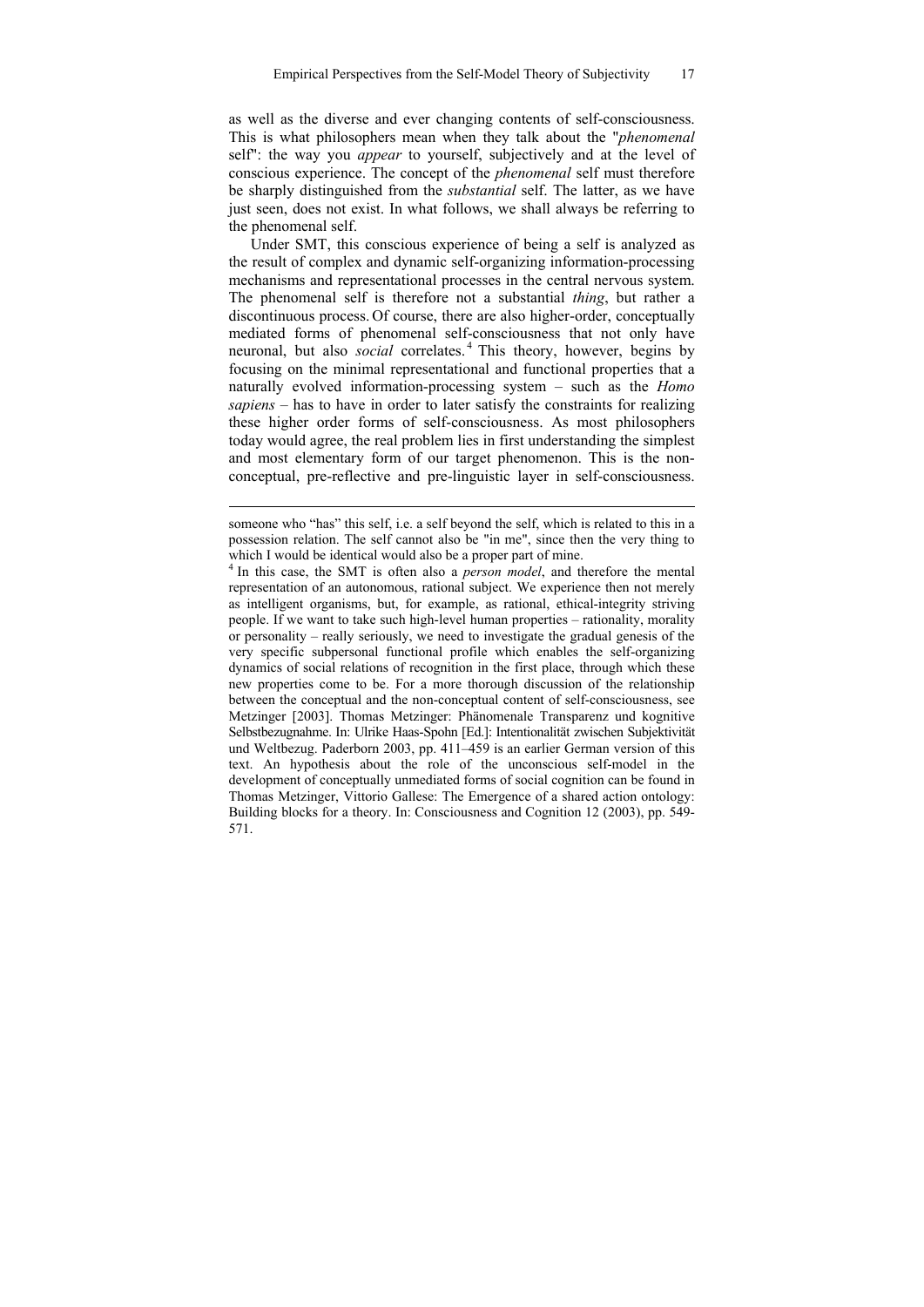Therefore, the first question we will have to answer is this: what are (relative to a class of systems, i.e. *Homo sapiens* or a particular kind of futuristic robot) the minimally sufficient conditions for the emergence of a conscious self? One could also subsequently ask what the *necessary* and sufficient conditions for all conceivable systems might be, but to answer this question is not the goal of the present text.

The self-model theory takes it that the properties in question are representational and functional brain properties. In other words, the psychological property that allows us to become a person in the first place is analyzed with the help of concepts from *sub-personal* levels of description. In philosophy of mind, this type of approach is sometimes called a "strategy of naturalization": a complex and opaque phenomenon – such as the emergence of phenomenal consciousness and a subjective, inward perspective – is conceptually analyzed in such a way as to make it empirically tractable. By reformulating classical problems from their own discipline, naturalist philosophers try to open them up for interdisciplinary investigations and scientific research programs, for instance in the cognitive and neurosciences. The American philosopher Josh Weisberg coined the expression "*method of interdisciplinary constraint satisfaction*" (MICS).<sup>5</sup> The method must simultaneously meet a variety of different levels of description, with both empirical and conceptual constraints, with an eye towards arriving at a comprehensive theory of self-consciousness. The hope is to arrive at a complex body of knowledge by a process of "triangulation", i.e. by making simultaneous use of various methods and sources of information in order to construct initially plausible and heuristically fruitful working concepts. These can then be refined and used to formulate testable hypotheses. It is a central task of the philosophy of cognitive science to develop adequate conceptual tools out of a metatheoretical perspective, tools that will enable the *integration* of the various levels of analysis and provide a formal framework which, ideally, can then merge different data sets and different theoretical approaches. SMT is an example of such an attempt.

A final introductory remark: the MICS, naturalism, and the search for a reductive account of the phenomenal self are not motivated by a scientistic ideology; instead, they are simply part of a rational research strategy. For

 5 Josh Weisberg: Consciousness Constrained – A Commentary on Being No One. In: PSYCHE. *An Interdisciplinary Journal of Research on Consciousness* 12 (2006).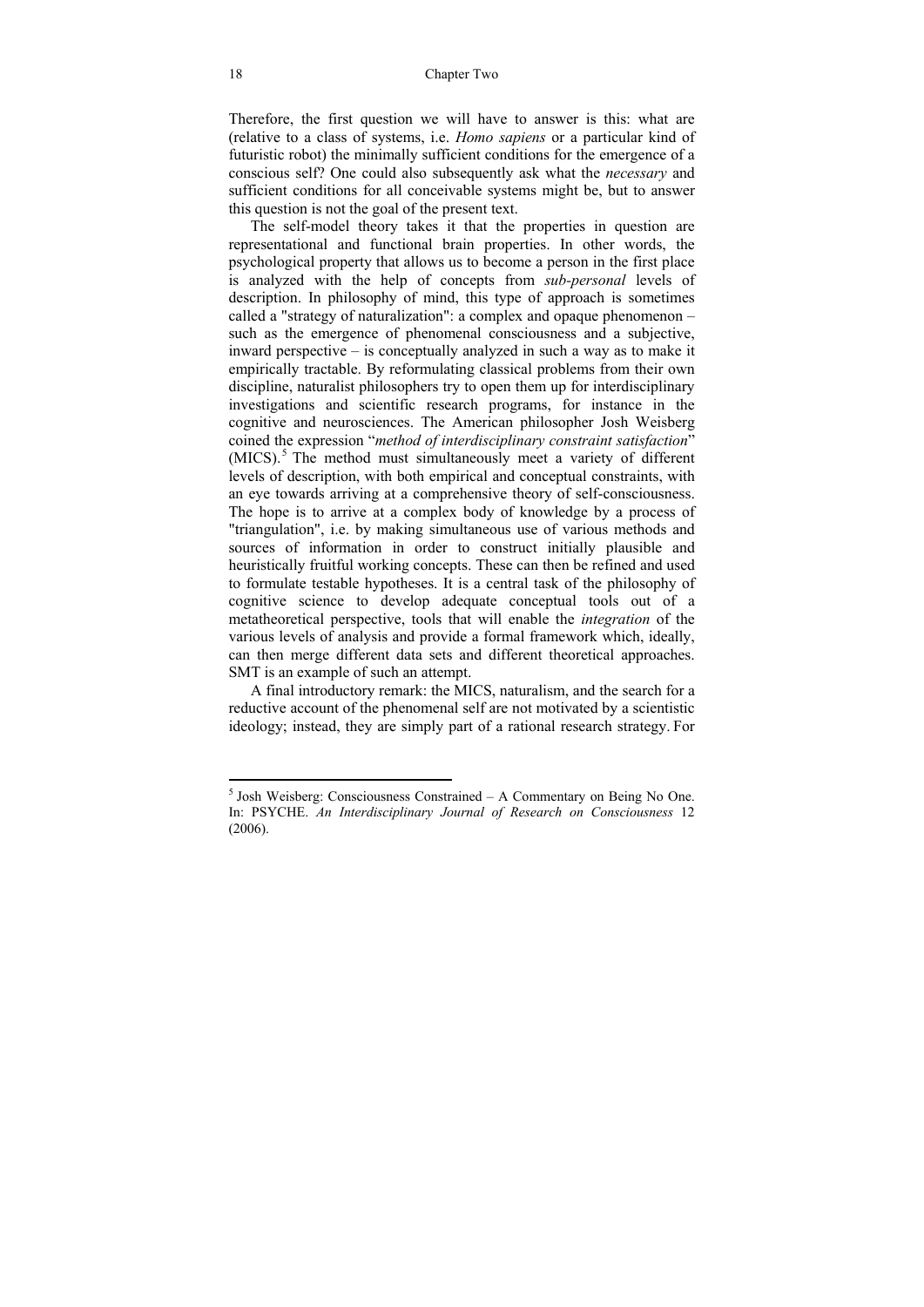instance, if it should turn out – as many people believe<sup>6</sup> – that there is something about human self-consciousness that lies *in principle* outside the reach of the natural sciences, then serious naturalistic philosophers would be satisfied with this finding as well. They would have achieved exactly what they set out to do in the first place: they would now have what philosophers like to call "epistemic progress." This type of progress could mean being able to describe, in a much more precise and finegrained manner and with a historically unprecedented degree of conceptual clarity, *why exactly* is science unable to provide satisfying answers to certain questions, even in principle. Therefore, the most serious and respectable philosophical anti-naturalists will typically also be the ones who show the deepest interest in recent empirical findings. Naturalism and reductionism are not ideologies or potential new substitutes for religion – on the contrary, it is precisely the anti-naturalist and the antireductionist, who believe in the existence of an irreducible, essentially subjective element of the human mind, who will have the strongest ambition to make their philosophical case convincingly, in an empirically informed way, while precisely identifying the crucial points.

#### **Step One: What Exactly Is the Problem?**

What we erroneously call "the self" in folk-psychological contexts is the phenomenal self: that aspect of self-consciousness that is immediately given in subjective experience as the content of phenomenal experience. The phenomenal self may well be the most interesting form of phenomenal content. It endows our phenomenal space with two particularly fascinating *structural* features: centeredness and perspectivalness. As long as a phenomenal self exists, our consciousness is centered and bound to what philosophers call a "first-person perspective" (1PP). States inside this center of consciousness are experienced as *my own* states, because they are endowed with a sense of ownership that is prior to language or conceptual thought. In all of my conscious experiences and actions, I engage in constantly changing relations with the environment and with my own mental states. I experience myself as being *directed* – towards perceptual

<sup>6</sup> See for instance Thomas Nagel, *The View From Nowhere*, Oxford University Press, 1986, especially Chapter 4, which is also discussed in Thomas Metzinger: Perspektivische Fakten? Die Naturalisierung des "Blick von nirgendwo". In: Georg Meggle u.a. (Ed.): Analyomen 2. Perspektiven der Analytischen Philosophie. Berlin, New York 1997, pp. 103–110, and Metzinger (footnote 4).